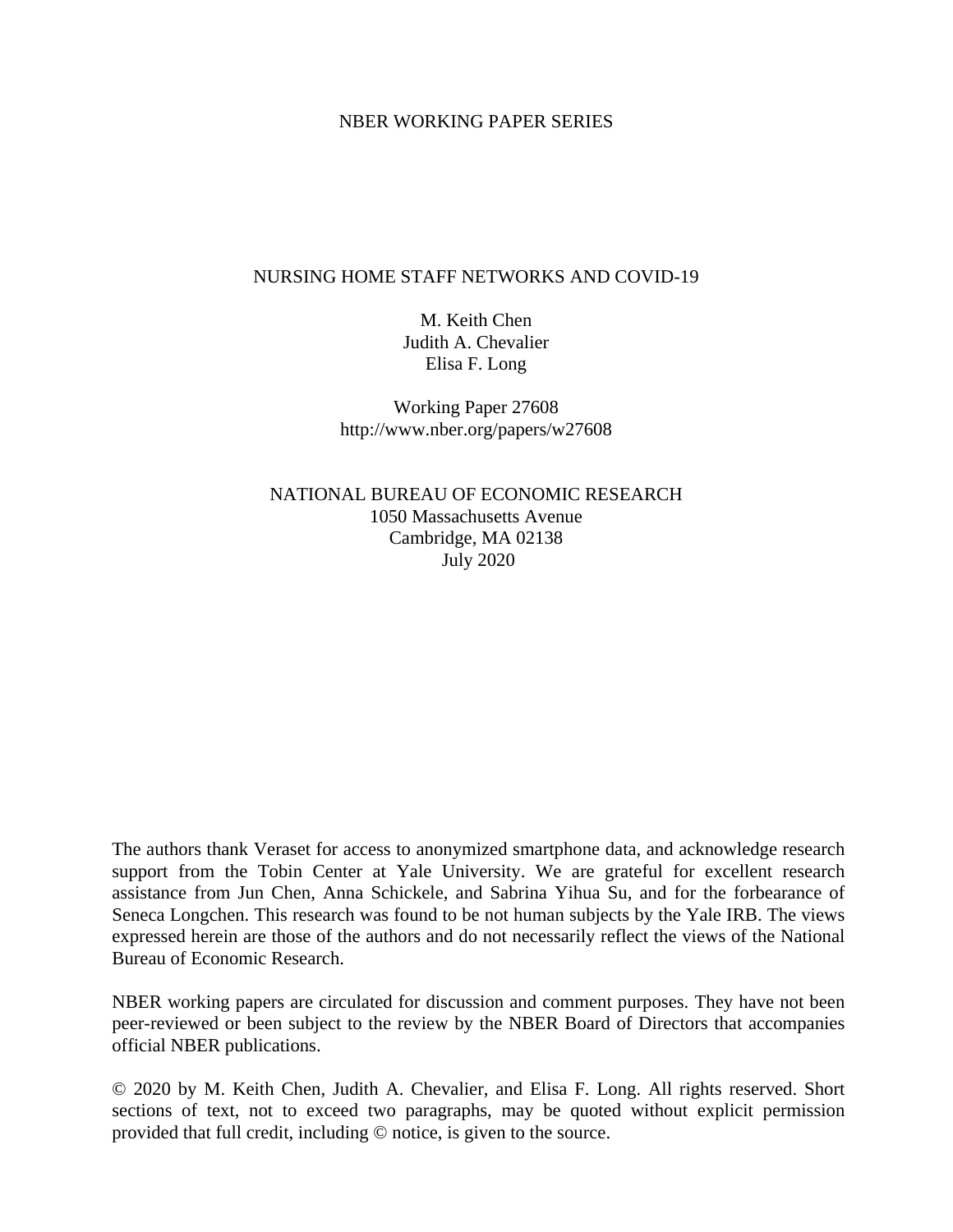Nursing Home Staff Networks and COVID-19 M. Keith Chen, Judith A. Chevalier, and Elisa F. Long NBER Working Paper No. 27608 July 2020, Revised in October 2020 JEL No. I10,I12,I18

# **ABSTRACT**

Nursing homes and other long-term care facilities account for a disproportionate share of COVID-19 cases and fatalities worldwide. Outbreaks in U.S. nursing homes have persisted despite nationwide visitor restrictions beginning in mid-March. An early report issued by the Centers for Disease Control and Prevention identified staff members working in multiple nursing homes as a likely source of spread from the Life Care Center in Kirkland, Washington to other skilled nursing facilities. The full extent of staff connections between nursing homes—and the role these connections serve in spreading a highly contagious respiratory infection—is currently unknown given the lack of centralized data on cross-facility employment. We perform the first large-scale analysis of nursing home connections via shared staff and contractors using devicelevel geolocation data from 50 million smartphones, and find that 5.1 percent of smartphone users who visit a nursing home for at least one hour also visit another facility during our 11-week study period—even after visitor restrictions were imposed. We construct network measures of connectedness and estimate that nursing homes, on average, share connections with 7 other facilities. Controlling for demographic and other factors, a home's staff-network connections and its centrality within the greater network strongly predict COVID-19 cases. Traditional federal regulatory metrics of nursing home quality are unimportant in predicting outbreaks, consistent with recent research. Multivariate regressions comparing demographically and geographically similar nursing homes suggest that 49 percent of COVID cases among nursing home residents are attributable to staff movement between facilities.

M. Keith Chen UCLA/Anderson School 110 Westwood Plaza Cornell Hall, Suite C513 Los Angeles, CA 90095 keith.chen@anderson.ucla.edu

Judith A. Chevalier Yale School of Management 165 Whitney Ave New Haven, CT 06511 and NBER judith.chevalier@yale.edu

Elisa F. Long UCLA/Anderson School 110 Westwood Plaza Gold Hall, Suite B508 Los Angeles, CA 90095 elisa.long@anderson.ucla.edu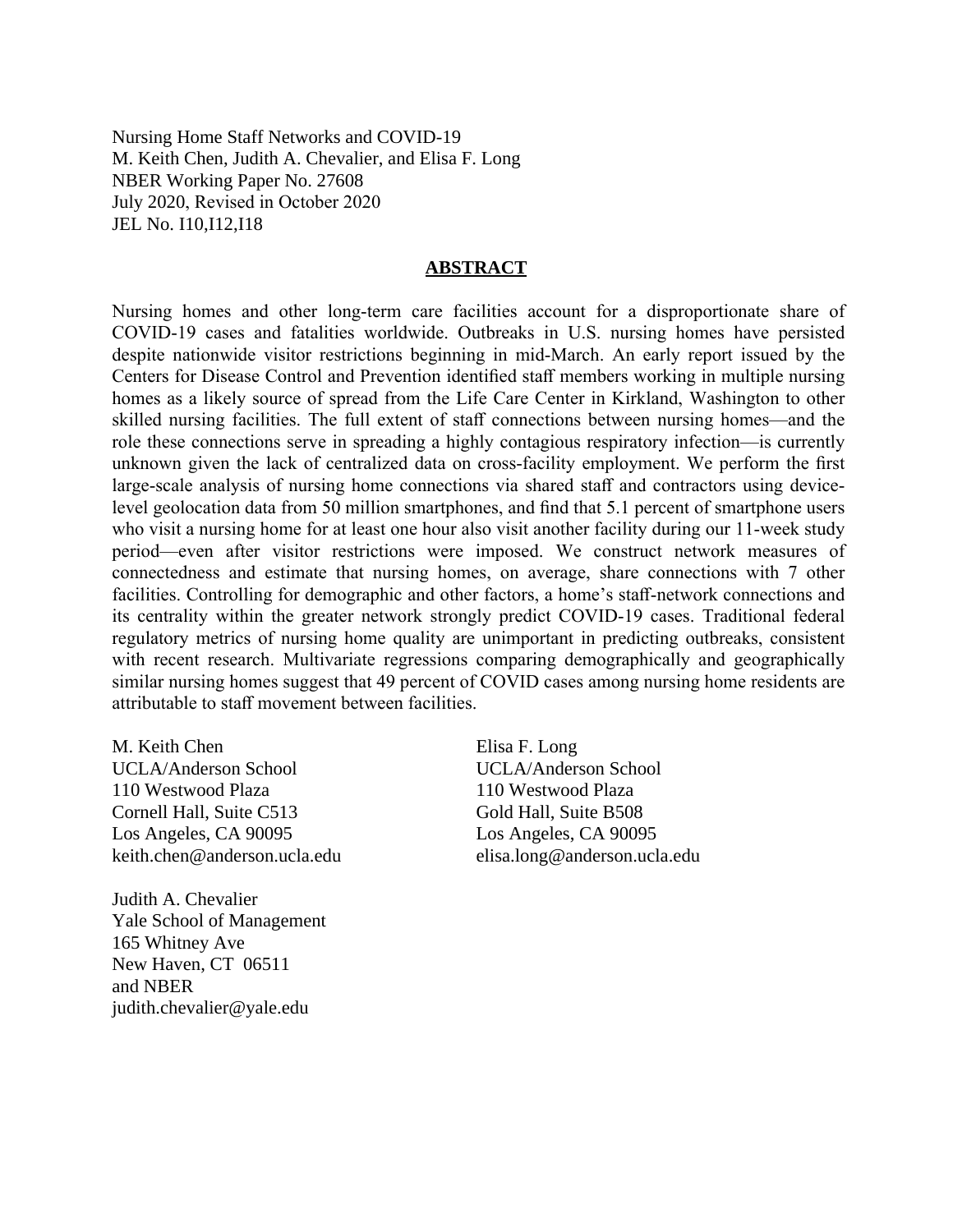#### 1 Introduction

Linked to more than forty percent of all U.S. fatalities as of August 31, 2020, nursing homes and other long-term care facilities have been disproportionately afflicted by the ongoing coronavirus pandemic [\(Conlen et al.,](#page-16-0) [2020;](#page-16-0) [Kaiser Family Foundation,](#page-17-0) [2020;](#page-17-0) [Girvan, Gregg and Roy, Avik,](#page-17-1)  $2020$ .<sup>[1](#page-2-0)</sup> With an elderly resident population, many with underlying chronic medical conditions, congregate living quarters, and routine contact with staff members and outside visitors, nursing homes are particularly vulnerable to outbreaks of respiratory pathogens strausbaugh2003infectious, lansbury2017influenza. The U.S. Centers for Medicare and Medicaid Services (CMS), the primary federal regulator of nursing homes, estimates that more than 30 percent of all nursing home residents in New Jersey, Connecticut, and Massachusetts had contracted SARS-CoV-2 as of June 28, 2020 and that more than 9 percent of the entire nursing home population died in these states [\(Centers](#page-16-1) [for Medicare and Medicaid Services,](#page-16-1) [2020a\)](#page-16-1).

Evidence from the early outbreak at the Life Care Center in Kirkland, Washington demonstrated that nursing homes and other congregate facilities face extremely elevated risks of virus spread [\(D'Adamo et al.,](#page-17-2) [2020;](#page-17-2) [McMichael,](#page-17-3) [2020\)](#page-17-3). CMS guidance issued on March 13, 2020 significantly restricted visitor access to long-term care facilities—effectively locking down nursing homes to residents, staff, and contractors [\(Centers for Medicare and Medicaid Services,](#page-16-2) [2020b\)](#page-16-2). Nevertheless, many COVID outbreaks subsequently occurred in nursing homes, suggesting the unwitting introduction of the virus into homes by staff and contractors as one potential channel. The practice of employing nursing home staff across multiple facilities may play a key role in the spread of SARS-CoV-2, as a U.S. Centers for Disease Control and Prevention (CDC) report issued on March 18, 2020 identified staff working in multiple nursing homes as a likely source of spread from the Life Care Center to other skilled nursing facilities in Washington State [\(McMichael,](#page-17-3) [2020\)](#page-17-3). Of the first four nursing homes with COVID outbreaks following this initial outbreak, two facilities received patient transfers from Life Care and two facilities employed staff working in both places [\(McMichael et al.,](#page-18-0) [2020\)](#page-18-0).

Despite this early recognition of cross-traffic between congregate settings as a potentially important transmission mode, the extent of connections between nursing homes remains unknown due to lack of systematic data. Furthermore, although the CDC identified staff members working in multiple long-term care facilities as a key high-risk group, CMS has not provided any specific guidance on this practice nor on reducing contacts between homes more generally [\(Centers for Medicare and](#page-16-2) [Medicaid Services,](#page-16-2) [2020b,](#page-16-2)[c](#page-16-3)[,d\)](#page-16-4).

Using novel device-level geolocation data for 501,503 smartphones observed in at least one of the 15,307 nursing homes in the continental U.S., we find that 5.1 percent of individuals who spend at least one hour in a nursing home also spend at least one hour in one or more other nursing homes in the 11-week period following the March 13th nationwide restriction on nursing home visitors. We construct several measures from network theory to characterize nursing-home connectedness,

<span id="page-2-0"></span><sup>&</sup>lt;sup>1</sup> As of September 24, 2020, the Centers for Medicare and Medicaid Services documents 55,845 COVID-19 nursing home deaths, fewer than other cited sources. As discussed below, nursing home cases and deaths occurring before May 1, 2020 were not required to be reported to CMS.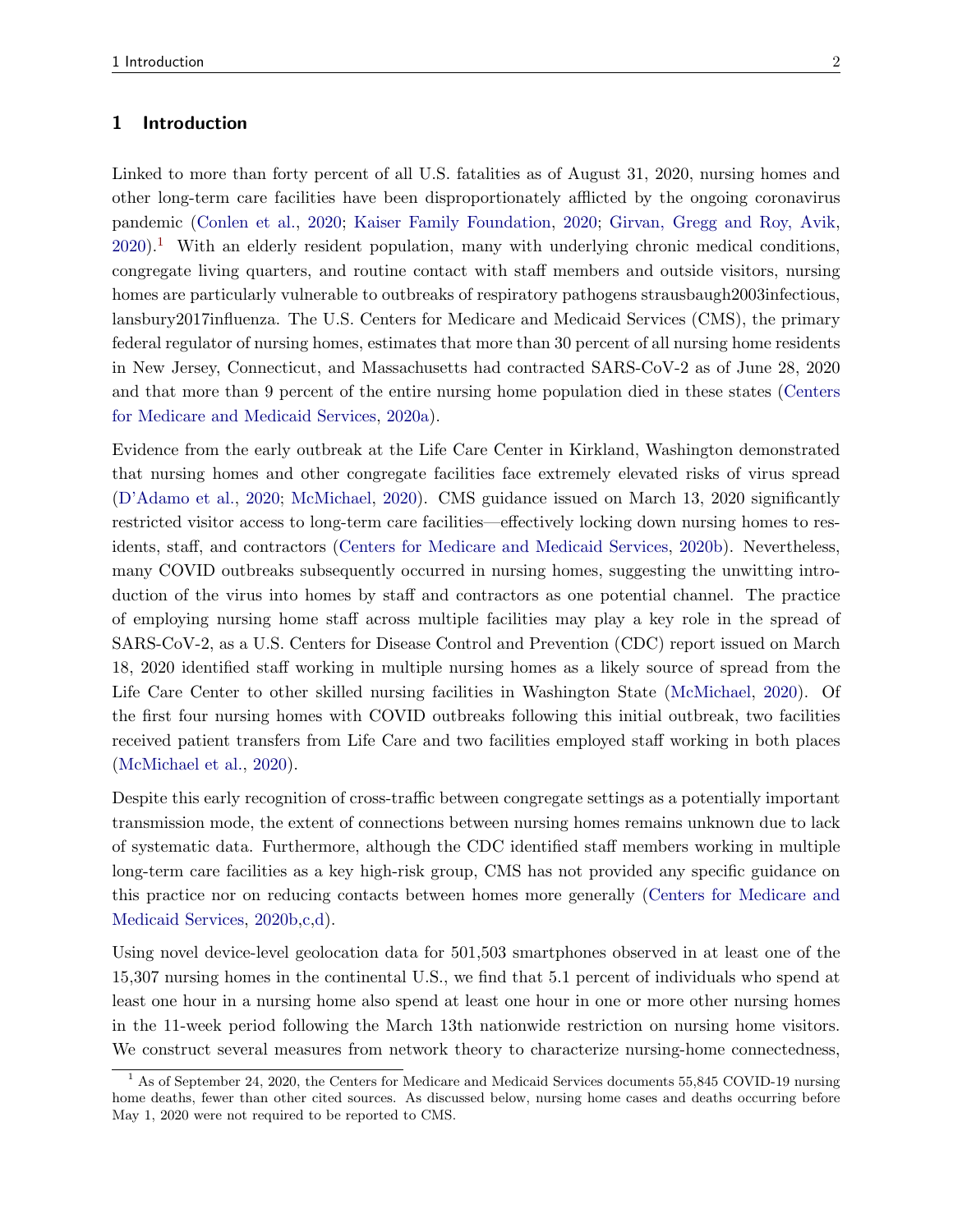and examine whether such connectivity predicts confirmed and suspected COVID-19 cases. To our knowledge, this is the first effort to measure and map the network structure of non-social visitors to nursing homes. These data are anonymized, but, given the prohibition of social visitors, this cross-traffic between homes is likely traceable to staff and contractors. We find that the number and strength of connections between nursing homes—and a home's centrality within the greater network—strongly predict COVID cases, even after controlling for location, demographic factors, number of beds, for-profit status, and CMS quality ratings. Consistent with recent research [\(Abrams et al.,](#page-16-5) [2020;](#page-16-5) [Konetzka,](#page-17-4) [2020;](#page-17-4) [White et al.,](#page-18-1) [2020\)](#page-18-1), we observe that traditional federal regulatory metrics of nursing home quality are unimportant in predicting outbreak size.

### 2 COVID-19 in Congregate Facilities

The high case count and death toll in long-term care facilities demonstrates the urgent need to understand how transmission mechanisms within these facilities are distinct from broader community spread, to guide targeted policy initiatives and testing strategies [\(Pillemer et al.,](#page-18-2) [2020;](#page-18-2) [Ferguson et al.,](#page-17-5) [2020\)](#page-17-5). Given the incomplete case reporting by CMS, extant studies of nursing home cases typically rely upon researcher-compiled state data. Three studies [\(Abrams et al.,](#page-16-5) [2020;](#page-16-5) [Konetzka,](#page-17-4) [2020;](#page-17-4) [White et al.,](#page-18-1) [2020\)](#page-18-1) examine the relationship between cases, home location, home demographics, and CMS quality ratings for facilities in a number of states. No study finds CMS ratings to be significant explanators of cases, although demographics and urban location are predictive of cases. Two studies of individual states [\(He et al.,](#page-17-6) [2020;](#page-17-6) [Li et al.,](#page-17-7) [2020\)](#page-17-7) find that higher CMS-rated nursing homes report fewer cases. One analysis finds no evidence that for-profit status significantly predicts nursing home cases [\(Konetzka,](#page-17-4) [2020\)](#page-17-4), yet a study of Connecticut facilities does find for-profit status to be a predictor of cases [\(Rowan et al.,](#page-18-3) [2020\)](#page-18-3). While all of these papers provide careful statistical analysis of COVID in nursing home settings, no study directly measures connections amongst homes.

The importance of connections between congregate settings in SARS-CoV-2 spread has largely been identified through case studies rather than large-scale analysis. The CDC's evaluation of the Kirkland, Washington outbreak pointed specifically to staff employed at multiple nursing homes as a factor in spreading the initial outbreak to additional homes [\(McMichael,](#page-17-3) [2020\)](#page-17-3). A study of four nursing homes in London [\(Ladhani et al.,](#page-17-8) [2020\)](#page-17-8) finds that 11 percent of staff worked in multiple homes and these workers were three times as likely to be infected than workers in a single home. Further, [\(Ladhani et al.,](#page-17-8) [2020\)](#page-17-8) also show that whole-Genome Sequencing of positive samples from residents and staff indicated cross-infection between residents and staff as well as multiple introductions of the virus into individual care homes. In a different congregate setting, movement of staff and residents across three affiliated homeless shelters likely contributed to outbreaks in each location [\(Tobolowsky et al.,](#page-18-4) [2020\)](#page-18-4). Employees at food processing plants are at increased risk of contracting SARS-CoV-2 given their proximate working conditions and frequent use of shared transportation between crowded, communal housing and the workplace [\(Dyal et al.,](#page-17-9) [2020\)](#page-17-9).

The movement of incarcerated individuals and the cross-usage of staff across prisons have been identified as risk factors for COVID-19 outbreaks; incoming inmate transfers were the probable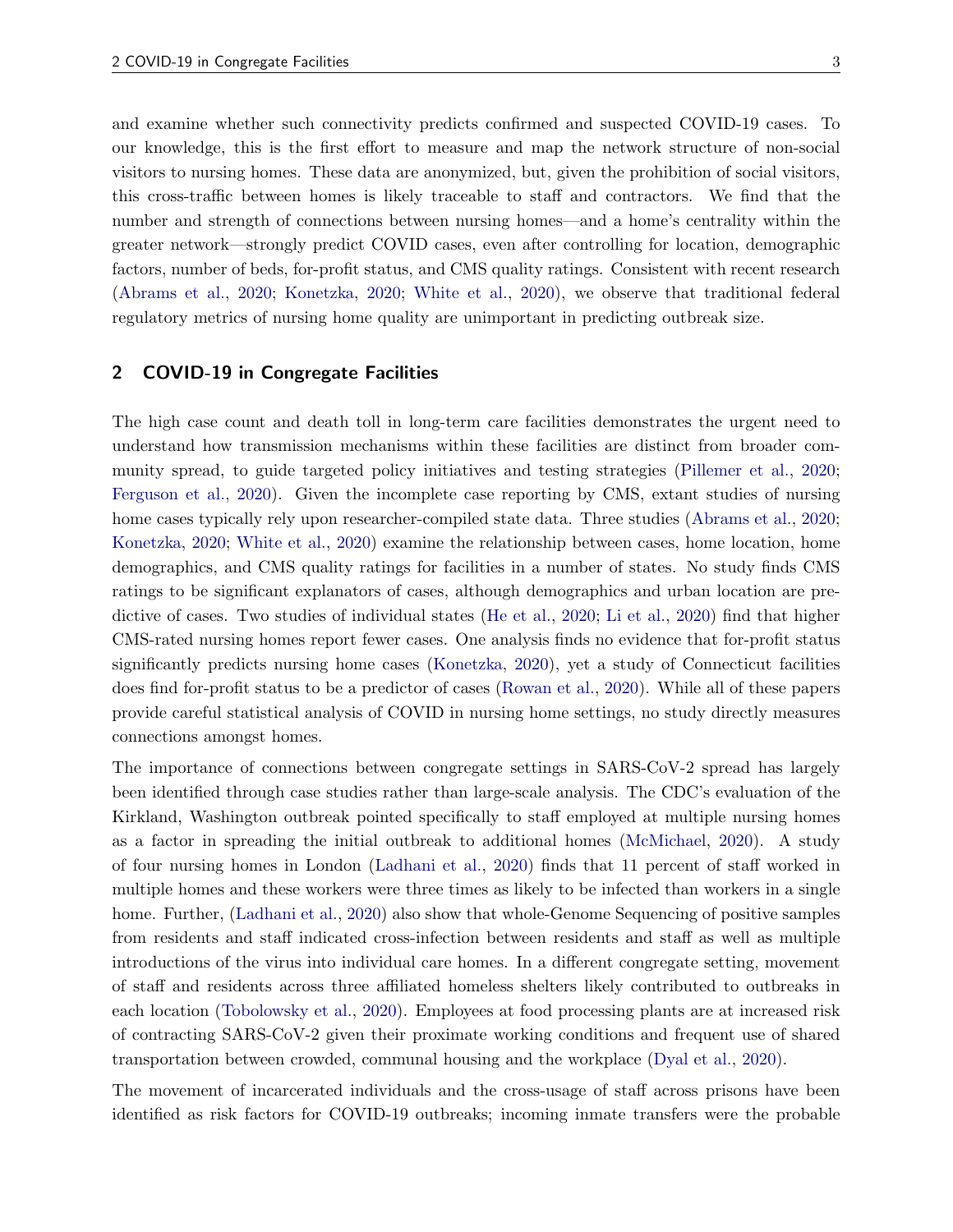source of the San Quentin Prison outbreak [\(Kinner et al.,](#page-17-10) [2020;](#page-17-10) [Williams and Griesbach,](#page-18-5) [2020\)](#page-18-5). While we focus on SARS-CoV-2, the importance of linkages between congregate settings has been identified in case studies of prior disease outbreaks. Each of the three flu outbreaks at San Quentin during the 1918 influenza pandemic were linked to the introduction of a single transferred prisoner from a facility where flu was prevalent [\(Stanley,](#page-18-6) [1919\)](#page-18-6).

In principle, if a congregate setting were completely closed to the outside, infection could not enter. A key challenge in isolating nursing homes derives from their reliance on staff who live in the community. A study by the State of New York [\(New York State Department of Health,](#page-18-7) [2020\)](#page-18-7) concluded, largely based on the timing of infections, that through no fault of their own, nursing home workers were likely the main source of SARS-CoV-2 transmission in nursing homes. They find that roughly one-quarter of nursing home workers in New York State tested positive for the virus. Below, we describe briefly nursing home staffing practices and how they may exacerbate disease spread.

### 3 Nursing Home Staffing Practices and Regulation

Even in non-pandemic times, nursing home staffing presents challenges. Resident census and health conditions fluctuate from day to day, altering staffing needs on a daily basis with unpredictable absences, complicating the staffing problem [\(Slaugh et al.,](#page-18-8) [2018\)](#page-18-8). Understaffing leads to poor service and regulatory violations while overstaffing increases costs. To help manage this tradeoff, care facilities often rely on staffing agencies to employ nurses and nurse aides and provide them on an on-call basis [\(Slaugh et al.,](#page-18-8) [2018;](#page-18-8) [Lu and Lu,](#page-17-11) [2017\)](#page-17-11). While data are limited, a 2009 study suggests that 60 percent of nursing homes use a staffing agency for some of their staffing [\(Castle,](#page-16-6) [2009\)](#page-16-6). Given this widespread reliance on staffing agencies and the recent growth in nursing home chain affiliates [\(Cadigan et al.,](#page-16-7) [2015\)](#page-16-7), many nurses and nursing assistants commonly work in multiple facilities. Nursing homes also receive services from hospice workers, dialysis technicians, clinicians, medical transporters, and other non-nursing staff that visit multiple homes. In addition to this planned cross-usage, nursing home workers may combine employment across multiple nursing homes as well as other jobs. Survey data from 2012 indicate that 19 percent of nursing assistants and 13 percent of registered nurses hold a second job of some type [\(Van Houtven et al.,](#page-18-9) [2020\)](#page-18-9). According to the Bureau of Labor Statistics, the median nursing assistant earned \$28,980 in May 2019, which makes a willingness to work multiple jobs unsurprising. However, extant regulatory data at the nursing home level do not track the degree to which healthcare workers work in more than one nursing home or other healthcare setting.

## 4 Data and Methodology

Examination of the nursing home COVID-19 crisis is further hindered by the fact that CMS did not require nursing homes to submit data on COVID-19 cases and fatalities until May 2020. Thus, for our main data analysis, we use the disclosures of individual state Departments of Public Health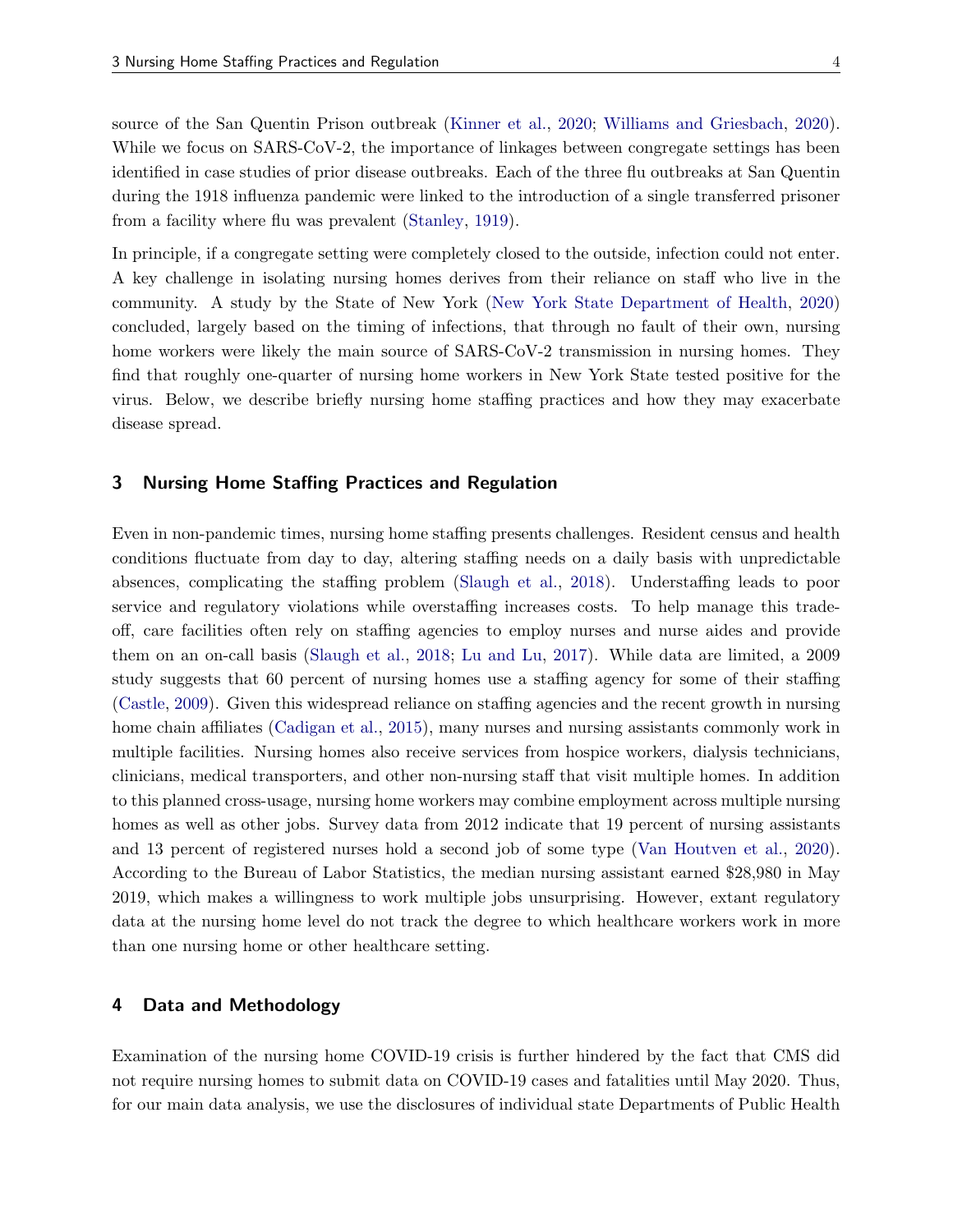|                                                      |             | State reporting CMS reporting |
|------------------------------------------------------|-------------|-------------------------------|
| Variable                                             | facilities  | facilities                    |
| Number of nursing homes                              | 6,337       | 13,165                        |
| Cases per home                                       | 15.1        | 11.5                          |
| Demographics                                         |             |                               |
| High proportion ( $>25\%$ ) of Black residents, $\%$ | 16.7        | 12.7                          |
| High proportion ( $>50\%$ ) on Medicaid, %           | 32.9        | 28.1                          |
| Urban location, $%$                                  | 81.2        | 72.5                          |
| For profit home, $%$                                 | 74.4        | 71.3                          |
| Regulatory measures                                  |             |                               |
| Number of beds                                       | 115(59.1)   | 109(60.3)                     |
| CMS quality rating $(1-5)$                           | 3.18(1.42)  | 3.15(1.42)                    |
| Has infection violations, $\%$                       | 75.3        | 75.7                          |
| Network metrics                                      |             |                               |
| Node degree                                          | 7.08(8.38)  | 6.42(7.89)                    |
| Node strength                                        | 8.82(12.4)  | 8.11(14.4)                    |
| Weighted average neighbor degree                     | 10.21(8.33) | 9.42(8.22)                    |
| Eigenvector centrality in state                      | 0.095(0.19) | 0.087(0.19)                   |

Tab. 1: Summary statistics of U.S. nursing homes.

CMS facilities include all continental U.S. nursing homes that report demographic and regulatory data. Binary variables are % of nursing homes; continuous variables are mean values with standard deviations in parentheses.

to determine cumulative nursing home COVID cases. From the 22 states for which home-level resident case data are available, we collected data on cumulative resident cases as of May 31, 2020 (or closest reporting period). In the Supplement, we repeat our analyses using the cumulative case data reported by CMS for homes nationwide, with the caveat that CMS instructions for reporting cumulative cases allowed nursing homes to not report cases occurring before May 2020. For example, the nation's first congregate COVID outbreak, the Life Care Center of Kirkland, Washington, is recorded in CMS data as having a cumulative zero COVID-19 cases, while the CDC report [\(McMichael,](#page-17-3) [2020\)](#page-17-3) states that, as of March 18, 2020, 81 residents of the facility had contracted the virus and 23 persons had died.

Using the CMS address of record for each facility, we merge the nursing home-level COVID-19 case data with nursing home staff-network connections measured using anonymized device-level smartphone data for the continental U.S. over the 11-week period March 13 to May 31, 2020.

## 4.1 Smartphone Location Data

We estimate staff and contractor networks across nursing homes using anonymized smartphonelocation data provided by Veraset, a company that aggregates location data across several apps on both the Apple and Android platforms after the user consents to the use of their anonymized data. Previous studies with these data have found them to be highly representative of the U.S. on numerous demographic dimensions [\(Chen and Rohla,](#page-16-8) [2018\)](#page-16-8). A smartphone typically reports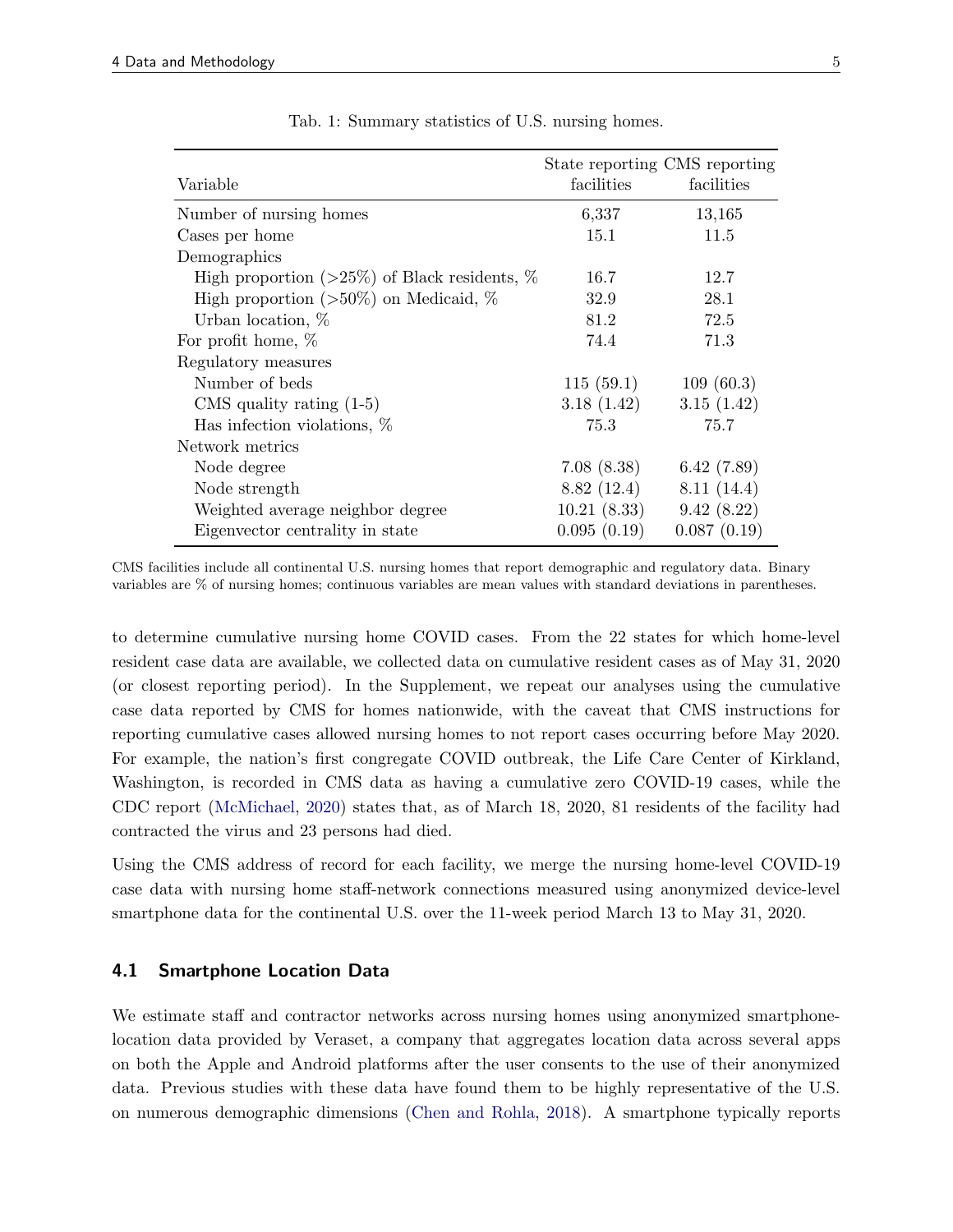("pings") a user's location every ten minutes throughout the day. We filter these data to estimate user/nursing-home visits by, first, excluding visits with fewer than three user pings inside that home that day, then further excluding visits whose first and last pings are separated by less than one hour. This helps reduce staff false-positives due to GPS error or users who briefly enter a home (like a delivery person). Under this definition, of the more than 50 million smartphones in our U.S. sample, we identify 501,503 smartphones that visit at least one U.S. nursing home between March 13 and May 28, 2020, and a visitor to a home visits that home an average of 16 days over our 11-week study period.

We match all U.S. nursing homes with a shapefile delineating each facility's rooftop boundary. To do so, we match a nursing home's CMS-provided street address to a latitude-longitude location using the Google Maps API, and then match that location to a satellite image machine-learned geofence of the convex-hull of the building's rooftop (provided by Microsoft / Open Streetmaps). Using these rooftop geofences, we find all times that a sampled smartphone spends more than one hour in a U.S. nursing home during our study period, when visitor restrictions were in effect. By identifying smartphones that entered more than one nursing home, we measure the nursing home staff-contact network.

#### 4.2 Network Metrics

The contact structure among nursing homes within a state is represented by an undirected network consisting of n nodes (the facilities) and  $n(n-1)/2$  possible edges (pairs of facilities). We construct a symmetric  $n \times n$  adjacency matrix **A**, where  $a_{ij} = 1$  if at least one smartphone is observed in both facilities i and j, and 0 otherwise. Edge weights  $w_{ij}$  correspond to the number of smartphones observed in both facilities. State-level summaries of each network measure are in the Supplement Table S1.

A facility's degree  $k_i$  equals the total number of other nursing homes connected to facility i (i.e., the number of node  $i$ 's neighbors).

$$
k_i = \sum_{j=1}^n a_{ij} \tag{1}
$$

Strength  $s_i$  is the weighted sum of *contacts* with other facilities (i.e., the total number of smartphones that appear in facility i and some other nursing home).

$$
s_i = \sum_{j=1}^n w_{ij} a_{ij} \tag{2}
$$

Weighted average neighbor degree  $\bar{k}_i^w$  is the average degree of node *i*'s neighbors (i.e., the neighbors' connections to other facilities), weighted by the number of connections  $w_{ij}$  shared with node i, as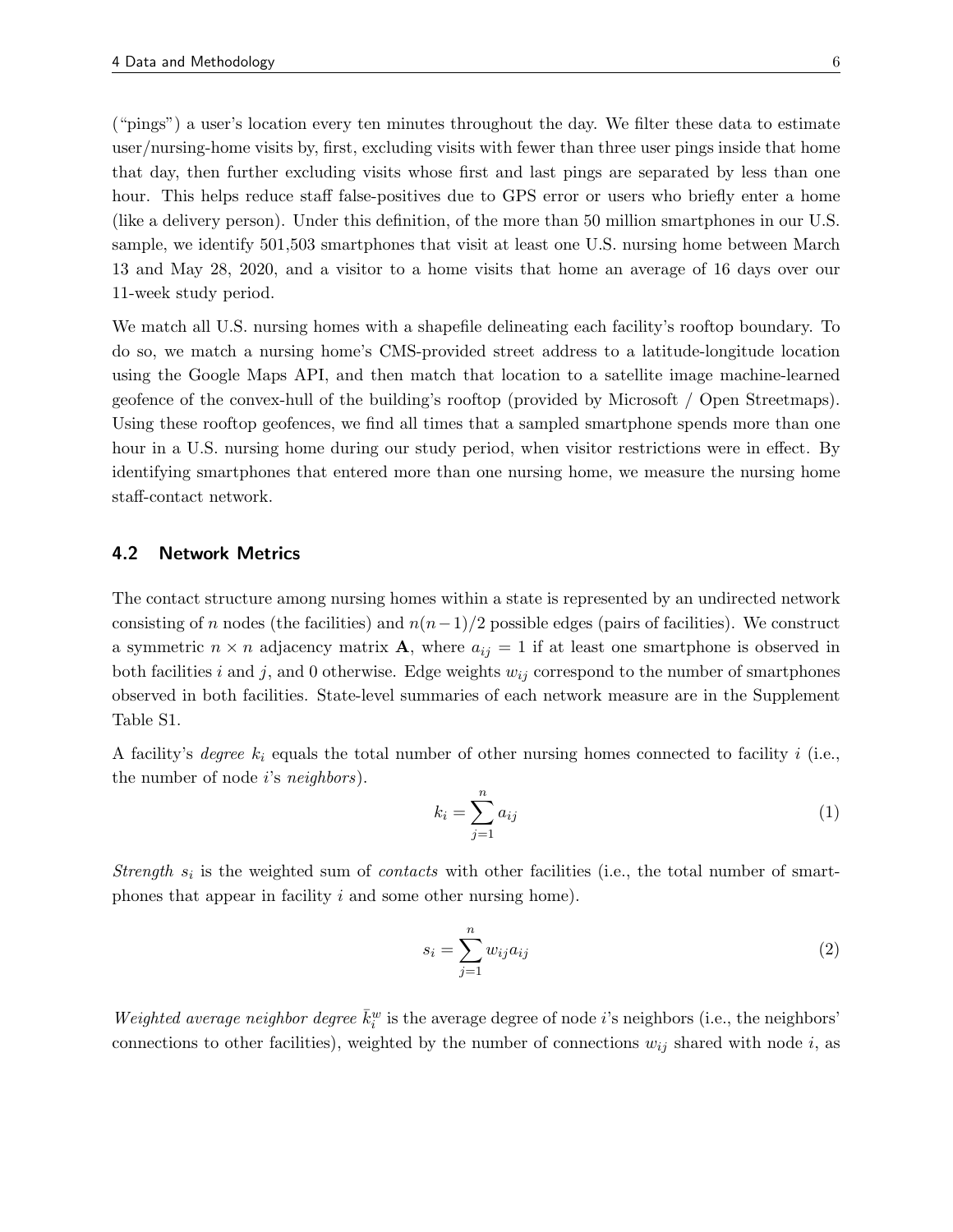previously defined [\(Barrat et al.,](#page-16-9) [2004\)](#page-16-9).

$$
\bar{k}_i^w = \frac{1}{s_i} \sum_{j=1}^n w_{ij} a_{ij} k_j \tag{3}
$$

*Eigenvector centrality*  $v_i$  measures the extent to which node i is connected to other highly connected nodes in the network.

$$
v_i = \frac{1}{\lambda} \sum_{j=1}^{n} a_{ij} v_j \tag{4}
$$

This measure is computed using the principal eigenvector of the adjacency matrix, rewritten in matrix notation as  $A\mathbf{v} = \lambda \mathbf{v}$ . We normalize  $v_i$  to range between 0 and 1 within each state.

#### 4.3 Empirical Specification

Our main specification examines predictors of nursing home resident COVID cases as a function of several explanatory variables. We include the home's demographic characteristics, including linear and quadratic terms for the number of beds. Following previous literature [\(Abrams et al.,](#page-16-5) [2020\)](#page-16-5), we include indicator variables for whether a nursing home has a large proportion  $(5.50\%)$  of residents on Medicaid and a large proportion  $(>25\%)$  of Black residents. We include CMS quality measures, as done previously [\(Abrams et al.,](#page-16-5) [2020\)](#page-16-5), which rate nursing homes on a five-point scale; we include this as a categorical variable, with the omitted category being five-stars (the highest possible rating). We include an indicator variable if the home had infection control violations in its most recent inspection. Finally, we define an indicator variable for whether a home is in an *urban* location based on the CDC's urban-rural classification [\(Centers for Disease Control and Prevention,](#page-16-10) [2020\)](#page-16-10).

To examine whether nursing home connectivity predicts COVID-19 cases, we use the following regression model:

$$
sinh^{-1}(Cases_i) = \beta_0 + \beta_1NodeDegree_i + \beta_2NodeStrongth_i
$$
  
+  $\beta_3WeightNeighDeg_i + \beta_4EigenCentrality_i$   
+  $\gamma_0 \mathbf{X}_i + \gamma_1 \mathbf{F}_i + \varepsilon_i$ 

where  $sinh^{-1}(x) = \ln(x +$ √  $\overline{1+x^2}$ ) is the inverse hyperbolic-sine of a nursing home's COVID cases. All reported semi-elasticities are adjusted for the  $sinh^{-1}$  functional form. We include as independent variables the four network measures that characterize a home's connectivity, as described in the previous section. The vector  $\mathbf{X}_i$  includes demographic, geographic, and regulatory controls for nursing home i. To control for reporting and other differences across states, we include state fixed effects denoted by  $\mathbf{F}_i$ . Coefficients for all variables are in the Supplement Table S2, with results for individual states reported in Table S3. Table S4 replaces the dependent variable with a binary indicator variable if the nursing home has had any COVID cases. Table S5 repeats our analysis using county fixed effects, an important robustness check given that county-level SARS-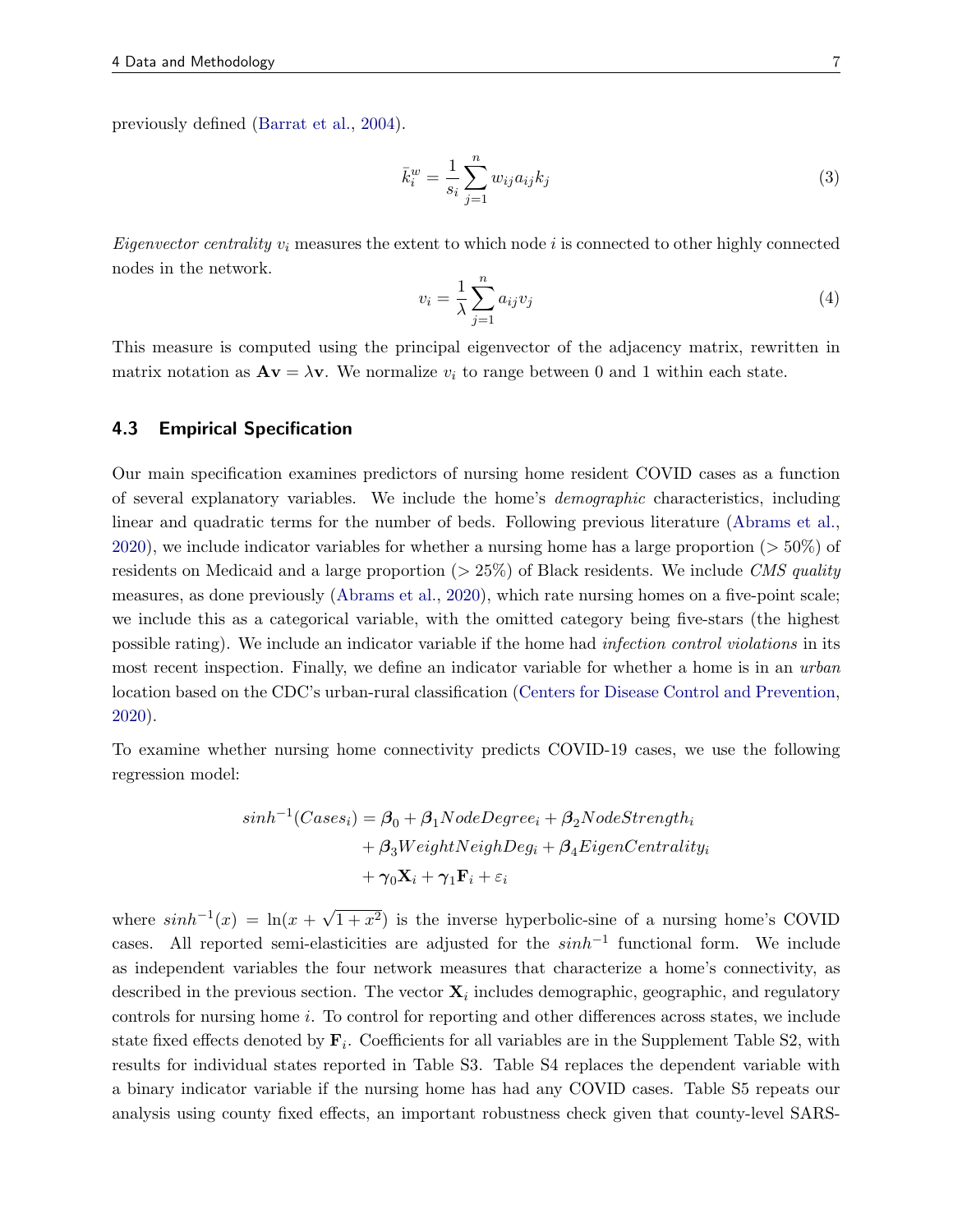CoV-2 prevalence predicts case counts in nursing facilities [\(White et al.,](#page-18-1) [2020\)](#page-18-1). Finally, Table S6 replaces the data for 22 states with the larger CMS dataset for the continental U.S.

For the time series analysis, we use daily nursing home resident case counts provided by the Florida, Connecticut, and Colorado Departments of Health [\(Florida Department of Health,](#page-17-12) [2020;](#page-17-12) [Connecti](#page-16-11)[cut Department of Public Health](#page-16-11) ; [Colorado Department of Public Health and Environment](#page-16-12) , [2020\)](#page-16-12). Because the states did not all report cumulative cases, we construct a binary variable first outbreak to indicate the first week in which each nursing home appears in the database. The case data for all three states begins by the week ending April 19; thus, we construct network measures from 5 weeks of smartphone data, beginning with the visitor lockdown after March 13 until April 19, 2020.

We use a linear probability model with each observation a nursing home-week. For each home  $i$  in week  $t$ , we regress the "first outbreak" indicator on county-week interaction fixed effects and on  $NewOutbreakDegree_{i,t-2}$ , the number of nursing homes directly connected to home i that experienced their first recorded case in week  $t - 2$ . For example, if home A is only connected to home B, and home B experiences its first outbreak during the week of May 3, 2020, the variable  $NewOutbreakDegree_{A,t-2}$  equals zero in all weeks except the week of May 17, 2020.  $NewOutbreakDegree_{i,t-2}$  is similar to our previous measure  $NodeDegree_i$ , but is calculated only for homes with reported outbreaks and is lagged by 2 weeks. With the inclusion of county-week fixed effects, the specification is effectively estimating whether, a home i in county j in week t is differentially likely to have an outbreak in week t relative to other homes in county j and week t if i is connected to homes that had first outbreaks in week  $t-2$ . We obtain the following specification:

$$
FirstOutbreak_{i,t} = \beta_0 + \beta_1 NewOutbreakDegree_{i,t-2} + \gamma_1 \mathbf{F}_{i,t} + \varepsilon_{i,t}
$$

We repeat this specification using connections to homes in the prior week,  $NewOutbreakDegree_{i,t-1}$ , and contemporaneous connections,  $NewOutbreakDegree_{i,t}$  as alternative right hand side varables. We exclude from our analysis any homes that have connections to homes out-of-state as we cannot observe detailed case timing for homes in states neighboring these three states.

#### 5 Network Measures

Nursing homes display a wide range of connectedness with other homes. Average degree—the number of facilities a nursing home shares at least one smartphone connection with—across the U.S. is  $\langle k \rangle = 6.6$ , but ranges from an average degree below 1 in South Dakota, Vermont, and Wyoming, to an average exceeding 10 in Florida, Maryland, and New Jersey (Supplement Table S1). Among nursing homes with confirmed or suspected cases reported to CMS, average degree is 7.8 compared to 5.6 among homes with no documented cases  $(t = 16.1, p < 0.0001)$ , with a significant difference across the entire degree distribution (see Fig. [1\)](#page-9-0). Average strength—the total number of smartphones appearing in a home and its connections—is also greater in homes with COVID (9.7 vs. 7.5,  $t = 7.9$ ,  $p < 0.0001$ ). For example, the correlation between a home's *degree* in the first 5 weeks of our data collection and the last 5 weeks is 0.58; the correlation for strength is even higher at 0.82.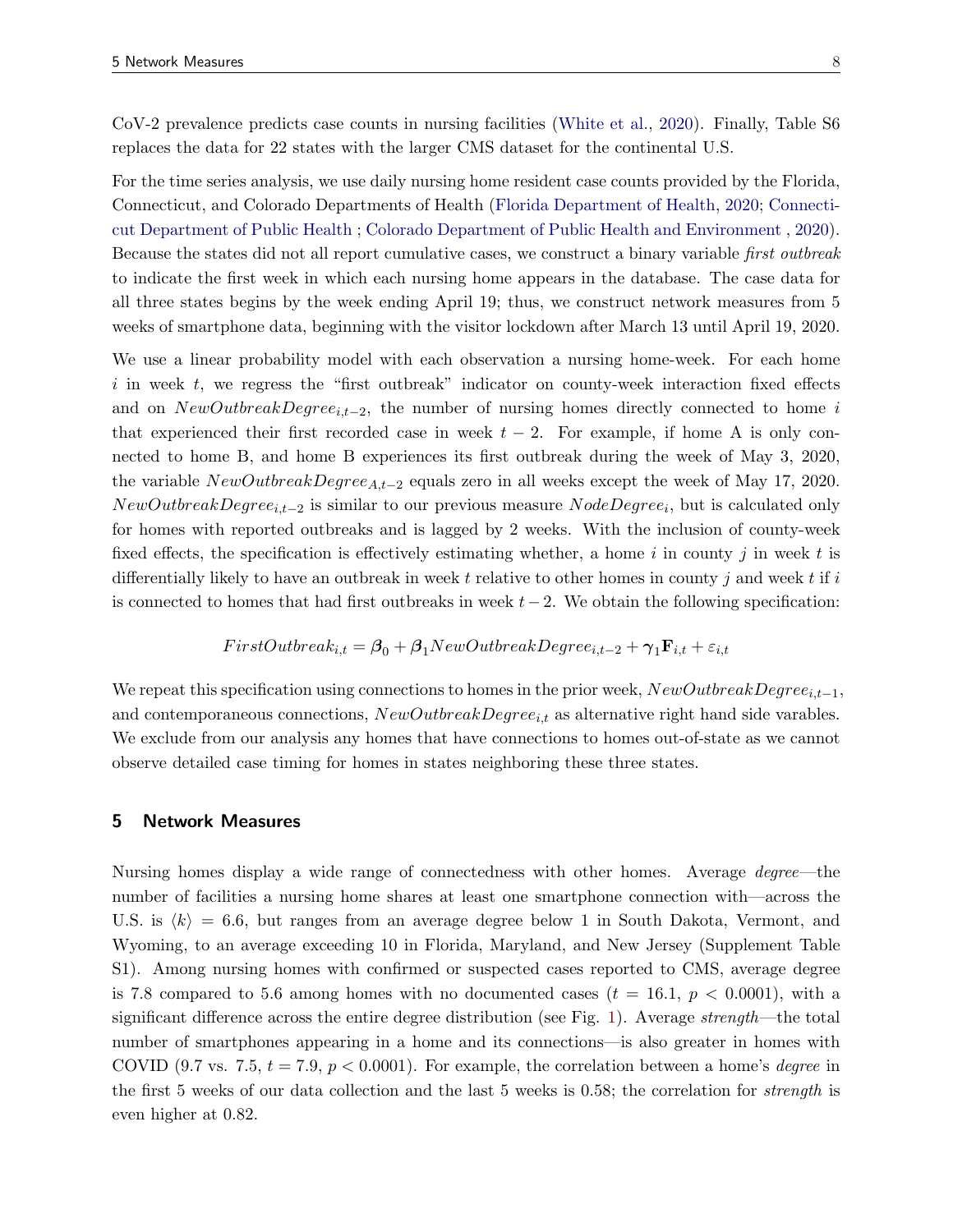To illustrate how network measures differ across nursing homes, we present network diagrams for a subset of homes in six states as depicted in Fig. [2](#page-10-0) and summarized in Table [2.](#page-11-0) Nodes denote individual nursing homes and edges represent connections between nodes (i.e., at least one smartphone observed in both homes). More connected nodes are generally towards the center of each diagram and nodes with fewer connections are on the periphery. In each sub-network, a focal nursing home or "hub" is shown in blue, with its direct neighbors (homes with at least one shared contact) in dark grey and its neighbors' neighbors in light grey. Node size denotes CMS-reported confirmed and suspected COVID cases among residents as of May 31, 2020. Edge color corresponds to the number of unique smartphones observed in each pair of homes.

A major challenge facing nursing homes is that every connection is a potential link to other connections—and to SARS-CoV-2 transmission. In the Alabama sub-network (Fig. [2A](#page-10-0)), for instance, the focal nursing home reported eight COVID cases among residents and 30 confirmed or suspected cases among staff, and this facility is directly connected to another Alabama nursing home with 68 resident and 48 staff cases (the larger grey node). Both facilities are highly connected to other homes, including one nursing home that shared 43 smartphones with the focal home—after visitor restrictions were imposed in March. Although California nursing homes have average degree of 6.0 and average strength of 7.3, both slightly below U.S. averages, one Los Angeles facility (Fig. [2B](#page-10-0)) has degree of 9 and strength of 83, implying that homes connected to this hub share, on average, nine staff members, each of whom may be a potential conduit of SARS-CoV-2 transmission given the home's 63 reported cases by May 31st.

With an *eigenvector centrality* of 1.0, the selected hub node is the most "connected" nursing home in Florida (Fig. [2C](#page-10-0)). Not only is this facility directly linked to 52 other homes—substantially higher than the state's average of 11.4—many of these direct connections are themselves highly connected,

<span id="page-9-0"></span>

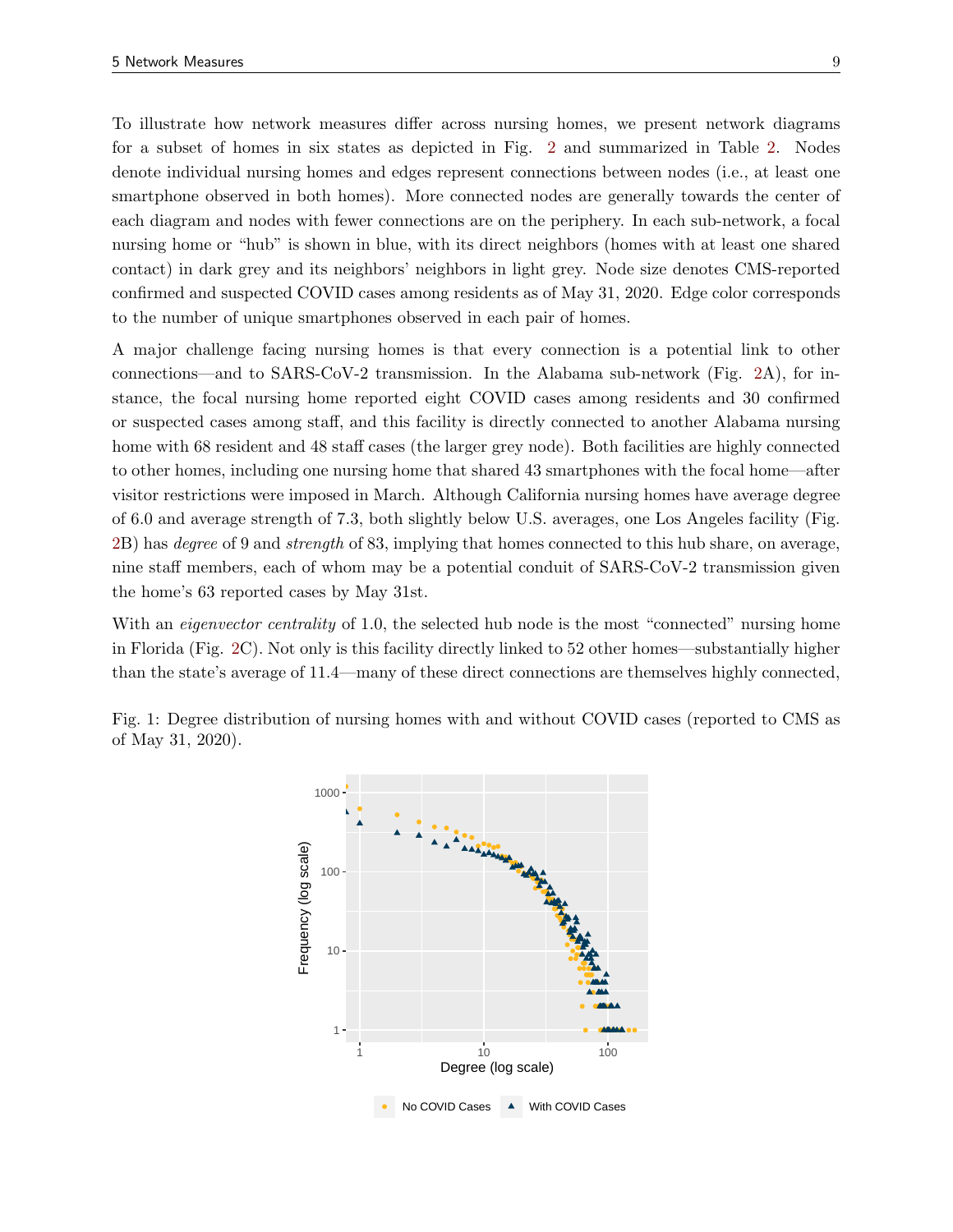

<span id="page-10-0"></span>Fig. 2: Network structure of selected nursing home facilities in six U.S. states. Details provided in Table [2.](#page-11-0)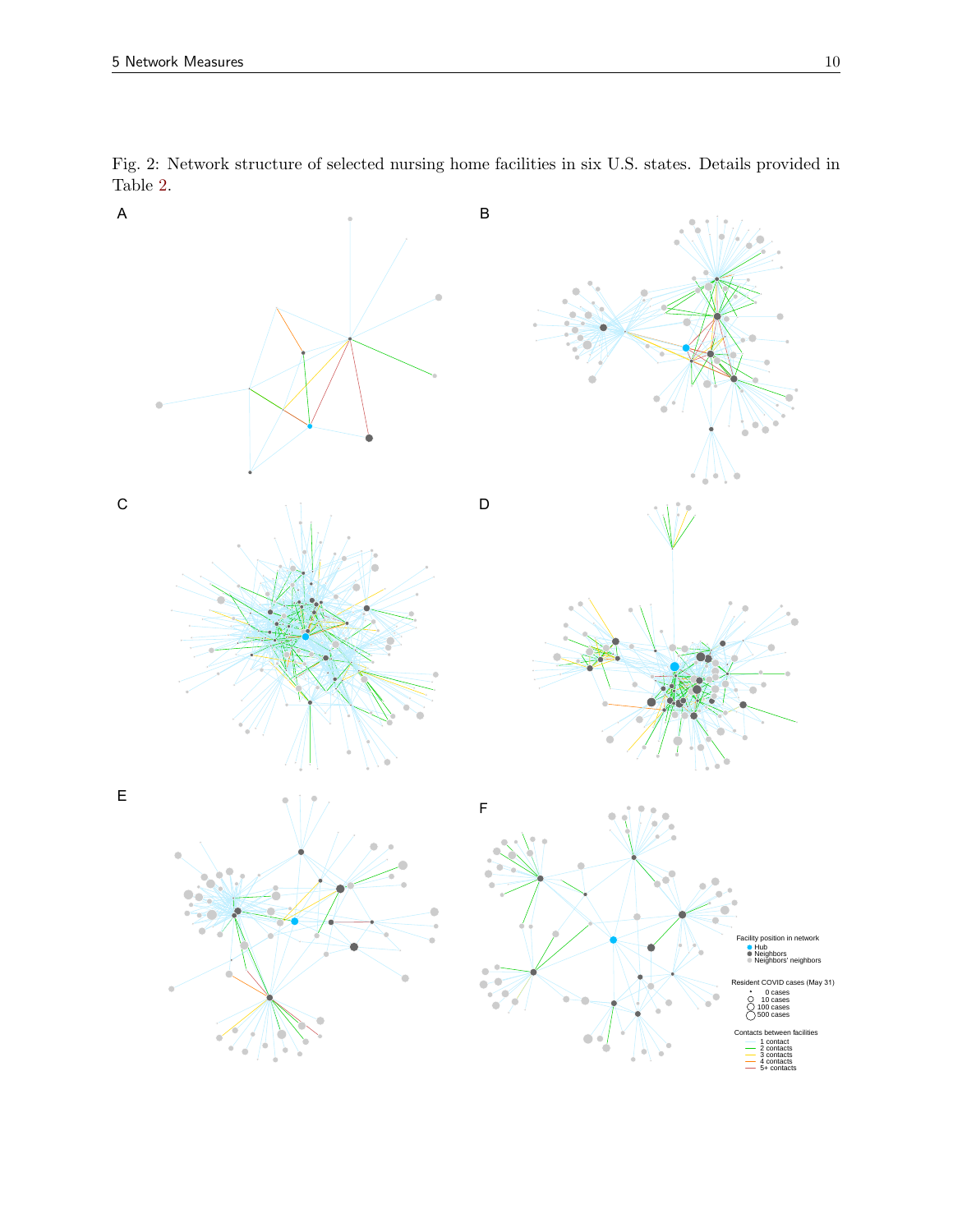| Hub |     | COVID |    |    |                                                             | Wtd. Avg. Eigenvector |
|-----|-----|-------|----|----|-------------------------------------------------------------|-----------------------|
|     |     |       |    |    | Facility State Cases Degree Strength Neigh. Deg. Centrality |                       |
| A   | AL. | 8     | 6  | 56 | 8.8                                                         | ${<}0.01$             |
| В   | CА  | 63    | 9  | 83 | 24.1                                                        | 0.09                  |
| C   | FL. | 54    | 52 | 81 | 23.9                                                        | 1.00                  |
| D   | GA  | 220   | 34 | 57 | 24.4                                                        | 0.56                  |
| E   | NΥ  | 62    | 5  | 5  | 42.4                                                        | 0.12                  |
| F   | PА  | 78    | 10 | 10 | 13.5                                                        | 0.08                  |

<span id="page-11-0"></span>Tab. 2: Network centrality measures for six selected nursing homes.

COVID cases are confirmed and suspected cases among residents reported to CMS as of May 31, 2020.

demonstrating the importance of capturing the entire network in these outcome measures. A small number of facilities have disproportionate influence in the overall network in Florida, with only 4% of nursing homes having eigenvector centrality  $> 0.5$ . The hub node in Georgia (Fig. [2D](#page-10-0)) faced a large COVID outbreak with 220 confirmed or suspected cases among residents by May 31st, one of the largest outbreaks in the state. With a degree of 34 and relatively high eigenvector centrality of 0.56, this node is directly linked to other highly connected facilities, including several with large COVID outbreaks.

Home to more than 600 skilled nursing facilities, New York State has an average degree of 7.8. While this illustrative hub facility (Fig. [2E](#page-10-0)) has only five direct connections, these neighbors are highly connected themselves, resulting in a *weighted average neighbor degree* of 42, well above the state's average. Lastly, a Pennsylvania nursing home (Fig. [2F](#page-10-0)) has both a degree and strength of 10, meaning that only one smartphone appears in both the focal home and each connected facility. This particular nursing home illustrates how direct connections act as bridges to other clusters of homes, potentially importing or exporting SARS-CoV-2 infection across different sub-networks.

#### 6 Cross-Sectional Results

Table [3](#page-12-0) presents multivariate regressions of cumulative nursing home COVID-19 cases as of May 31 on a set of explanatory variables. Importantly, these regression specifications include state fixed effects to allow for differences in baseline risks and reporting practices across states; we include even finer county fixed effects in the Supplement. We use the inverse hyperbolic-sine of cases as the dependent variable, given its non-negative skewed distribution. Column (1) shows our base specification with our simplest network explanatory variable, node degree  $k_i$ —the number of "neighbors" or other nursing homes connected to the focal home by at least one smartphone. Results indicate that, if a home adds 1 neighbor (average degree is 7.1), the expected number of COVID-19 cases increases by  $3.43\% \times 4.43 = 15.2\%$ . Column (2) replaces the degree measure with node strength  $s_i$ —the total number of "contacts" or smartphones that appear in the facility of interest and in some other nursing homes. This too predicts nursing home cases significantly: if a home adds 1 contact (average strength is 8.8), expected cases of COVID-19 increase by  $1.63\% \times 2.14 = 3.48\%$ .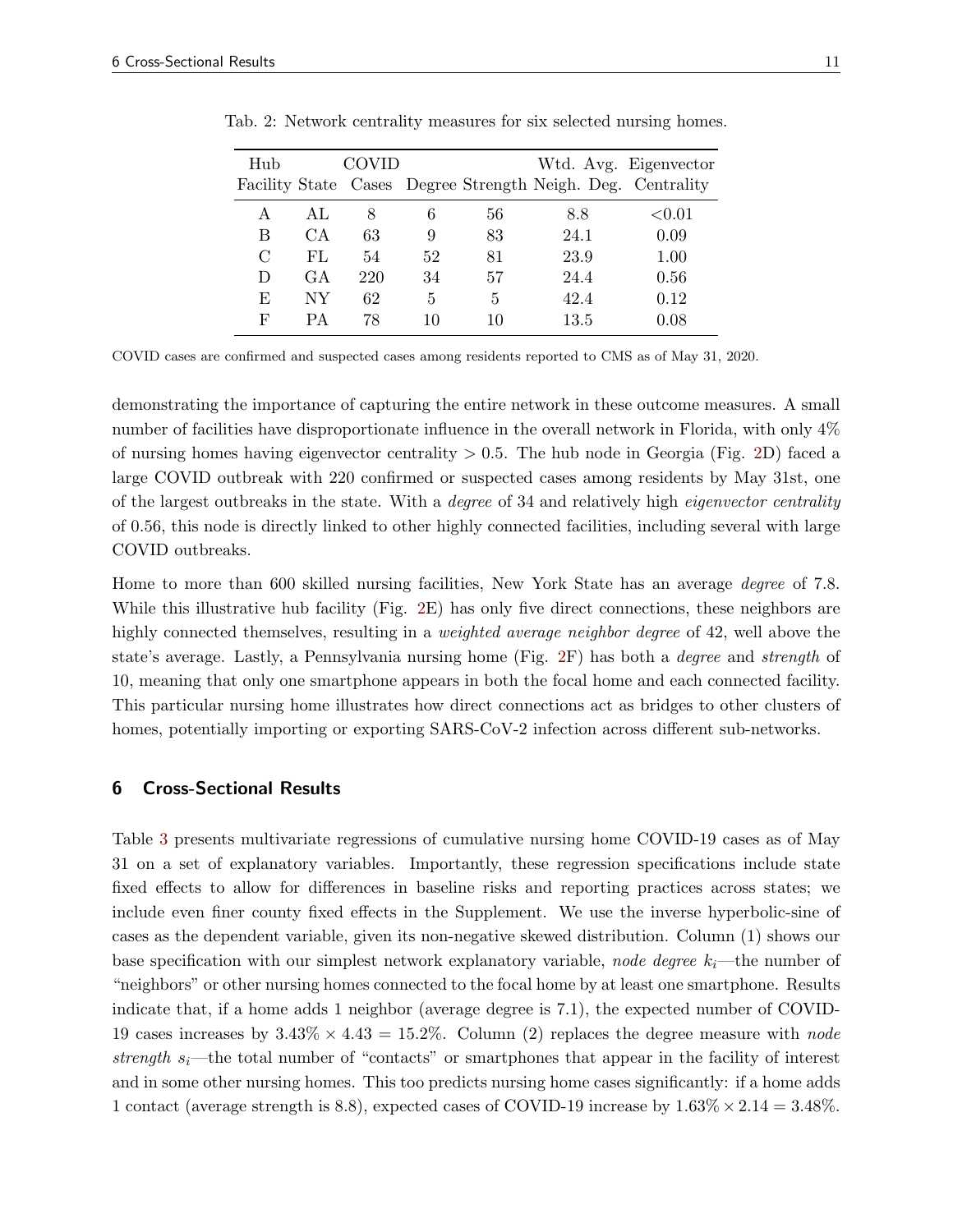<span id="page-12-0"></span>

|                                                           |                                  | Dependent variable: $sinh^{-1}(Cases)$ |                                  |                                  |                                  |
|-----------------------------------------------------------|----------------------------------|----------------------------------------|----------------------------------|----------------------------------|----------------------------------|
|                                                           | (1)                              | (2)                                    | (3)                              | (4)                              | (5)                              |
| Node degree                                               | $0.0343***$<br>(0.00255)         |                                        |                                  | $0.0242***$<br>(0.00508)         |                                  |
| Node strength                                             |                                  | $0.0163***$<br>(0.00166)               |                                  | $-0.00610+$<br>(0.00297)         |                                  |
| <i>Weighted average</i><br><i>neighbor</i> degree         |                                  |                                        | $0.0409***$<br>(0.00267)         | $0.0299***$<br>(0.00344)         |                                  |
| <i>Eigenvector centrality</i><br><i>in state</i>          |                                  |                                        |                                  |                                  | $1.044***$<br>(0.109)            |
| <i>Fixed effects</i>                                      | State                            | <b>State</b>                           | State                            | State                            | State                            |
| Home demographics                                         | Yes                              | Yes                                    | Yes                              | Yes                              | Yes                              |
| CMS quality rating                                        | Yes                              | Yes                                    | Yes                              | Yes                              | Yes                              |
| <i>Observations</i><br>$F$ -stat<br>$R^2$<br>Within $R^2$ | 6,337<br>123.4<br>0.408<br>0.189 | 6,337<br>114.9<br>0.400<br>0.178       | 6,337<br>128.7<br>0.412<br>0.195 | 6,337<br>112.9<br>0.415<br>0.199 | 6,337<br>114.5<br>0.399<br>0.177 |

Tab. 3: Covariates of COVID-19 cases within nursing homes.

Standard errors in parentheses. Significance levels:  $^{+}p < 0.05$ ,  $^{*}p < 0.01$ ,  $^{**}p < 0.001$ ,  $^{***}p < 0.0001$ . Dependent variable is inverse hyperbolic sine of COVID cases using state data. Demographics include number of beds, high proportion of Black residents, and high proportion on Medicaid. CMS quality is a 1-5 categorical rating.

Column (3) replaces the degree and strength measures with *weighted average neighbor degree*  $\bar{k}_i^w$ the average degree of a nursing home's neighbors, weighted by strength to the focal node [\(Barrat](#page-16-9) [et al.,](#page-16-9) [2004\)](#page-16-9). Here, an increase of 1 (mean is 10.2) leads to an expected  $4.10\% \times 2.05 = 8.41\%$ increase in cases.

Column (4) may be of particular interest to policymakers as it examines the predictive power of local network features, potentially knowable by individual nursing home administrators. Intuitively, this regression compares demographically and geographically situated nursing homes of similar quality, which are thus likely exposed to similar risks of community-spread. Regression 4 suggests that 49 percent of nursing home resident cases are attributable to shared-staff transmitting the virus across multiple nursing homes.

Column (5) uses our final network measure, *eigenvector centrality v<sub>i</sub>*—the extent to which a nursing home is connected to other highly connected nursing homes, normalized to range between 0 and 1 within each state. This measure implies that, as we move from an unconnected nursing home in the state  $(v_i = 0)$  to the most connected  $(v_i = 1)$ , expected cases increase by 195%.

Consistent with other studies [\(Abrams et al.,](#page-16-5) [2020;](#page-16-5) [Konetzka,](#page-17-4) [2020;](#page-17-4) [White et al.,](#page-18-1) [2020\)](#page-18-1), we find that CMS ratings of nursing home quality are not predictive of infections, yet facilities in urban locations, those with more beds, a higher share of Black residents, or a higher share of residents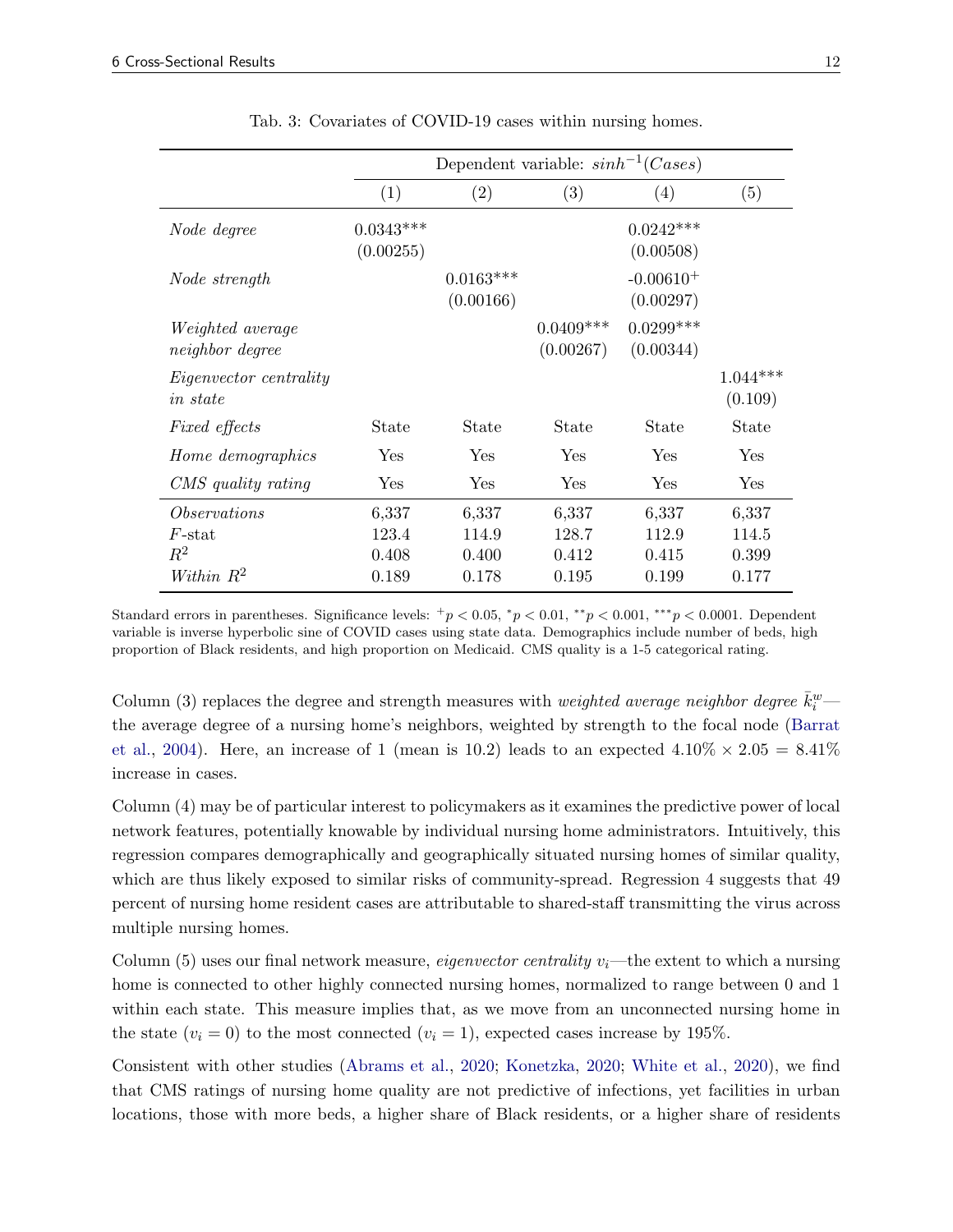on Medicaid are all associated with more COVID-19 cases (details in Supplement Table S2). We find that for-profit homes are associated with more COVID-19 cases, consistent with [\(Rowan et al.,](#page-18-3) [2020\)](#page-18-3).

# 7 Time Series Evidence

One potential limitation of our analysis is that we do not explicitly show that SARS-CoV-2 travels from home to home. Given data limitations—particularly the late initiation of CMS and state reporting and the failure of many states to archive early reporting—we do not have consistent time series data for individual nursing homes to examine cases over a long time period. However, we were able to hand-collect weekly home-by-home data on the presence of cases starting in mid-April for three states, Florida, Colorado, and Connecticut. The three states have had very different time patterns of COVID cases. (Supplement Fig. S1).

To investigate whether an initial COVID outbreak in a nursing home is systematically preceded by outbreaks in homes connected to it, we track each nursing home in these states weekly from the week ending April 19, 2020 until the home's first reported COVID case or August 23, 2020, whichever occurs first. Table [4](#page-14-0) presents results of a linear probability model with nursing homeweek observations. The dependent variable "first outbreak" coded as 0 before a nursing home's first case and 1 in the week of its first case. The independent variable in the first column is the number of homes connected to the nursing home that had a first case two weeks before the examined week. Importantly, county times week fixed effects are included. Column 1 demonstrates that a home with more connections to homes with new outbreaks two weeks prior are more likely to have first outbreak in a given week, relative to other homes in the county that same week. Connections in the previous week are somewhat less predictive, but still statistically significantly different from zero. Connections to homes experiencing their first outbreak contemporaneously are not predictive at all (the coefficient is negative but statistically insignificant). One might expect that a spurious correlation—the possibility that connected nursing homes are alike in unobserved ways—would most likely manifest in the data with a finding of contemporaneous outbreaks, but we find no evidence of this.<sup>[2](#page-13-0)</sup> The coefficient magnitude implies that a shared contact with a nursing home experiencing its first COVID case in week  $t - 2$  is associated with a 2.5 percentage-point higher probability of a home reporting a first case in week  $t$ . This is large relative to the baseline probability of a first case in any given week, as the mean of the first week indicator in the regression specification is 0.07.

<span id="page-13-0"></span><sup>&</sup>lt;sup>2</sup> The exact time lag anticipated by a shared staff mechanism is unclear. Given the weekly reporting cadence, the typical 2-week infectivity period, and the fact that a shared staff member who carries the disease from home A to home B may not be the index case at home A, we expect some lag from measured and reported cases at home A to measured and reported cases at home B.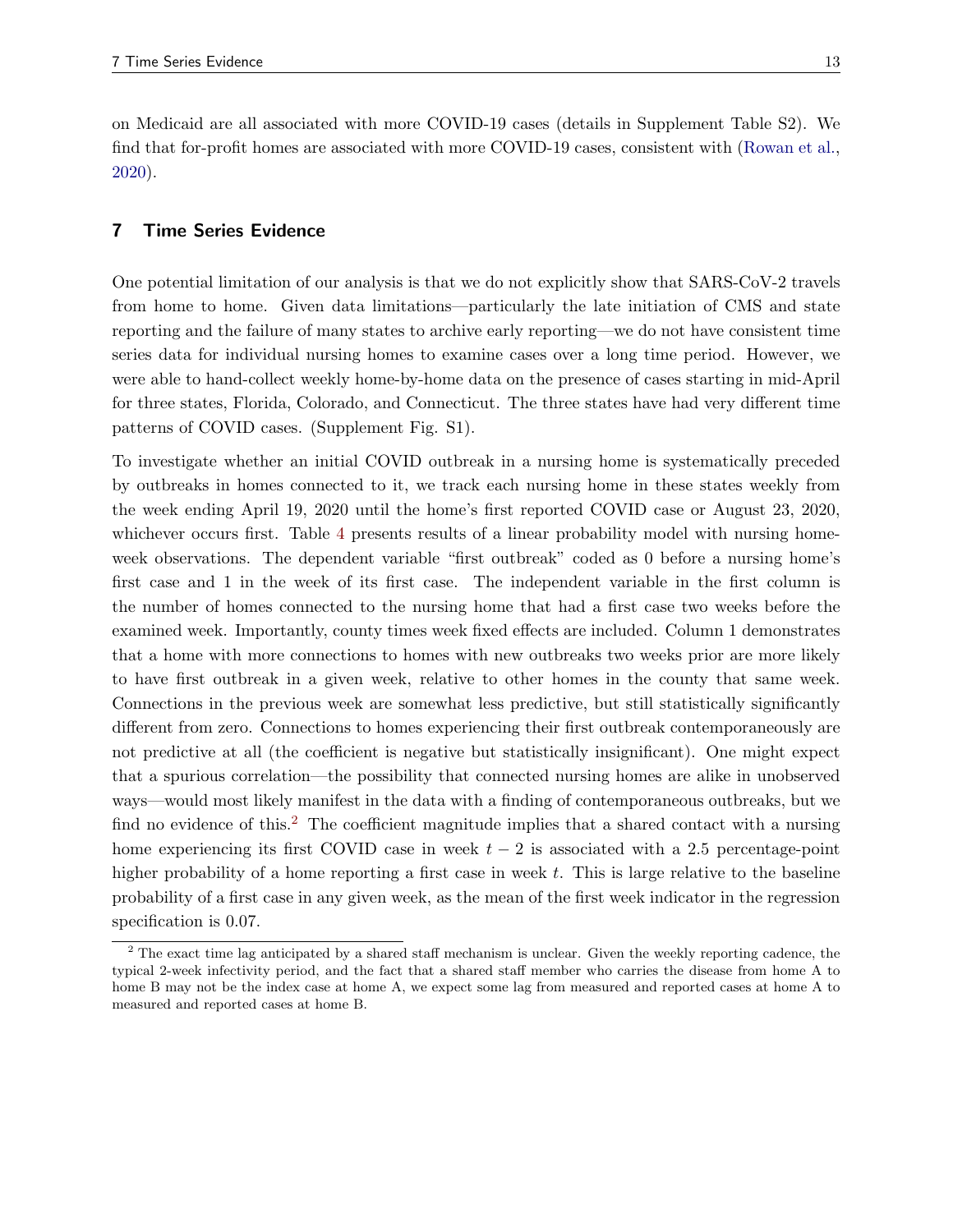<span id="page-14-0"></span>

|                                    |                       | Dependent variable: First outbreak indicator |                        |
|------------------------------------|-----------------------|----------------------------------------------|------------------------|
|                                    | (1)                   | $\left( 2\right)$                            | $\left( 3\right)$      |
| New outbreak degree <sub>t-2</sub> | $0.0245*$             |                                              |                        |
| New outbreak degree <sub>t-1</sub> | (0.00810)             | $0.0154^{+}$                                 |                        |
|                                    |                       | (0.00680)                                    |                        |
| New outbreak degree <sub>t</sub>   |                       |                                              | $-0.0128$<br>(0.00972) |
| Constant                           | $0.0657***$           | $0.0670***$                                  | $0.0730***$            |
|                                    | (0.00327)             | (0.00336)                                    | (0.00349)              |
| <i>Fixed effects</i>               | $Country \times Week$ | $Country \times Week$                        | $Country \times Week$  |
| <i>Observations</i>                | 7,429                 | 7,429                                        | 7,429                  |
| $F$ -stat                          | 9.142                 | 5.156                                        | 1.7415                 |
| $R^2$                              | 0.213                 | 0.212                                        | 0.211                  |
| Within $R^2$                       | 0.00309               | 0.00138                                      | 0.000412               |

Tab. 4: Time series evidence

Standard errors in parentheses. Significance levels:  $^{+}p < 0.05$ ,  $^{*}p < 0.01$ ,  $^{**}p < 0.001$ ,  $^{***}p < 0.0001$ . Dependent variable is a binary variable that equals 1 for the nursing home-week in which a home first reports having a COVID case using state data for Colorado, Connecticut, and Florida.

#### 8 Discussion and Conclusions

Using a large-scale analysis of smartphone location data, we document substantial connections among nursing homes after nationwide visitor restrictions were enacted in March 2020. Consistent with the CDC's conclusion that shared workers were a source of infection for the nursing home outbreak in Kirkland, Washington [\(McMichael,](#page-17-3) [2020\)](#page-17-3), our network measures suggest that staff linkages between nursing homes are a significant predictor of SARS-CoV-2 infections. Our general findings are robust to alternative specifications or the use of the case count data available from CMS. Clearly, there are limitations to drawing unambiguously causal inferences from an observational study. However, this is not an environment in which randomized controlled trials are feasible or ethical.

These results provide evidence for a policy recommendation of compensating nursing home workers to work at only one home and limit cross-traffic across homes. While some nursing homes and other long-term care facilities have undertaken actions to create a "staff bubble", this is still not a component of extant regulation [\(Sudo,](#page-18-10) [2020;](#page-18-10) [Rodricks,](#page-18-11) [2020\)](#page-18-11). Absent such regulation, allocation of PPE, testing, and other preventive measures should be targeted thoughtfully, recognizing the current potential for transmission across homes. New CMS testing guidelines as of August 2020 state that a nursing home not experiencing a current outbreak and located in a county with case positivity rates of less than five percent need only test staff members once per month [\(Centers](#page-16-4) [for Medicare and Medicaid Services,](#page-16-4) [2020d\)](#page-16-4). If two homes are known to share workers, however, testing could be increased at one home if an outbreak occurs at the other facility. Further, given the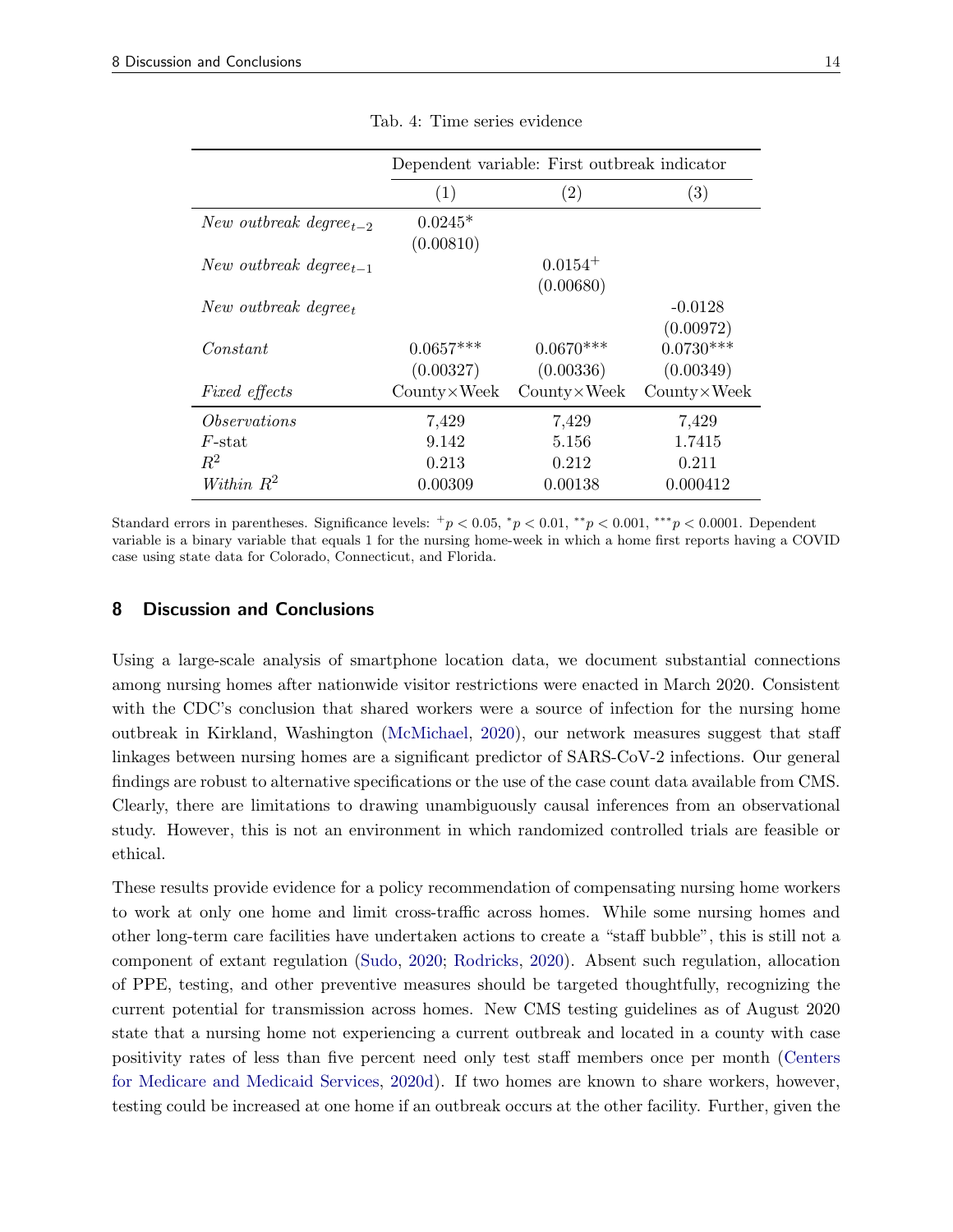greater chance that a highly connected home experiences a new outbreak—and the risk this creates for its connections—more frequent testing of highly connected homes could be warranted, even when county positivity rates are low. While the nursing home population is particularly fragile, this research has implications for cross-linkages in other congregate settings such as assisted living homes, prisons, food-processing plants, and large workplace facilities.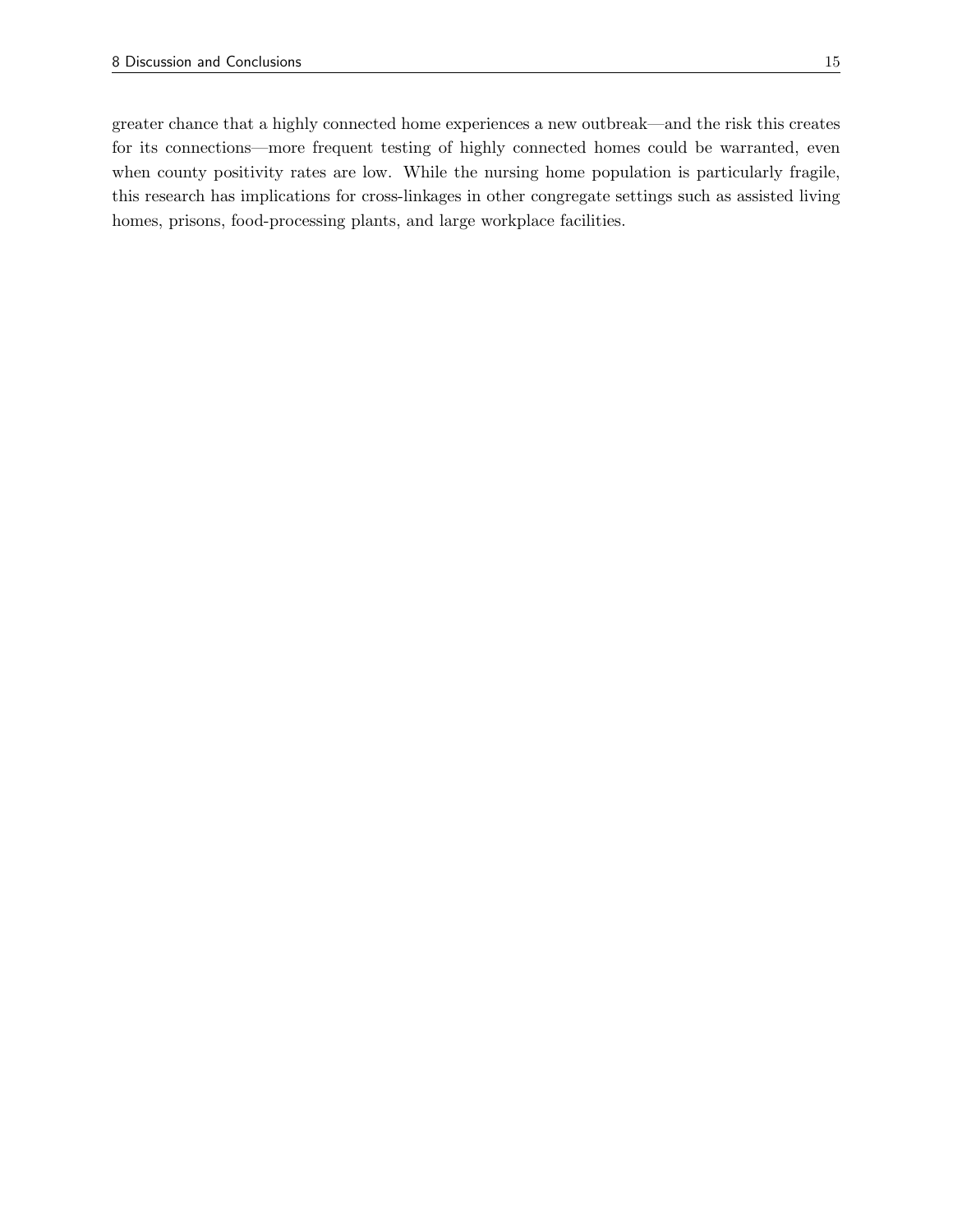## 9 References

- <span id="page-16-5"></span>H. R. Abrams, L. Loomer, A. Gandhi, and D. C. Grabowski. Characteristics of US Nursing Homes with COVID-19 Cases. Journal of the American Geriatrics Society, 2020.
- <span id="page-16-9"></span>A. Barrat, M. Barthelemy, R. Pastor-Satorras, and A. Vespignani. The architecture of complex weighted networks. Proceedings of the National Academy of Sciences,  $101(11):3747-3752$ ,  $2004$ .
- <span id="page-16-7"></span>R. O. Cadigan, D. G. Stevenson, D. J. Caudry, and D. C. Grabowski. Private investment purchase and nursing home financial health. Health services research, 50(1):180–196, 2015.
- <span id="page-16-6"></span>N. G. Castle. Use of agency staff in nursing homes. Research in Gerontological Nursing, 2(3): 192–201, 2009.
- <span id="page-16-10"></span>Centers for Disease Control and Prevention. National Center for Health Statistics (NCHS) Urban-Rural Classification Scheme for Counties, 2020. URL [https://www.cdc.gov/nchs/data\\_access/urban\\_rural.htm](https://www.cdc.gov/nchs/data_access/urban_rural.htm).
- <span id="page-16-1"></span>Centers for Medicare and Medicaid Services. COVID-19 Nursing Home Data as of week ending 6/28/2020, 2020a. URL <https://data.cms.gov/stories/s/COVID-19-Nursing-Home-Data/bkwz-xpvg/>.
- <span id="page-16-2"></span>Centers for Medicare and Medicaid Services. Guidance for Infection Control and Prevention of Coronavirus Disease 2019 (COVID-19) in Nursing Homes, 2020b. URL [https:](https://www.cms.gov/files/document/3-13-2020-nursing-home-guidance-covid-19.pdf) [//www.cms.gov/files/document/3-13-2020-nursing-home-guidance-covid-19.pdf](https://www.cms.gov/files/document/3-13-2020-nursing-home-guidance-covid-19.pdf).
- <span id="page-16-3"></span>Centers for Medicare and Medicaid Services. Guidance for Infection Control and Prevention of Coronavirus Disease 2019 (COVID-19) in Nursing Homes. April 2, 2020, 2020c. URL [https://](https://www.cms.gov/files/document/4220-covid-19-long-term-care-facility-guidance.pdf) [www.cms.gov/files/document/4220-covid-19-long-term-care-facility-guidance.pdf](https://www.cms.gov/files/document/4220-covid-19-long-term-care-facility-guidance.pdf).
- <span id="page-16-4"></span>Centers for Medicare and Medicaid Services. Interim Final Rule (IFC), CMS-3401-IFC, Additional Policy and Regulatory Revisions in Response to the COVID-19 Public Health Emergency related to Long-Term Care (LTC) Facility Testing Requirements and Revised COVID19 Focused Survey Tool , 2020d. URL <https://www.cms.gov/files/document/qso-20-38-nh.pdf>.
- <span id="page-16-8"></span>M. K. Chen and R. Rohla. The Effect of Partisanship and Political Advertising on Close Family Ties. Science, 360(6392):1020–1024, 2018.
- <span id="page-16-12"></span>Colorado Department of Public Health and Environment . Outbreak Data Archive, 2020. URL <https://covid19.colorado.gov/covid19-outbreak-data>.
- <span id="page-16-0"></span>M. Conlen et al. More Than 40% of U.S. Coronavirus Deaths Are Linked to Nursing Homes. The New York Times, 2020. URL <https://www.nytimes.com/interactive/2020/us/coronavirus-nursing-homes.html?>

<span id="page-16-11"></span>Connecticut Department of Public Health . Nursing homes with residents positive for covid-19.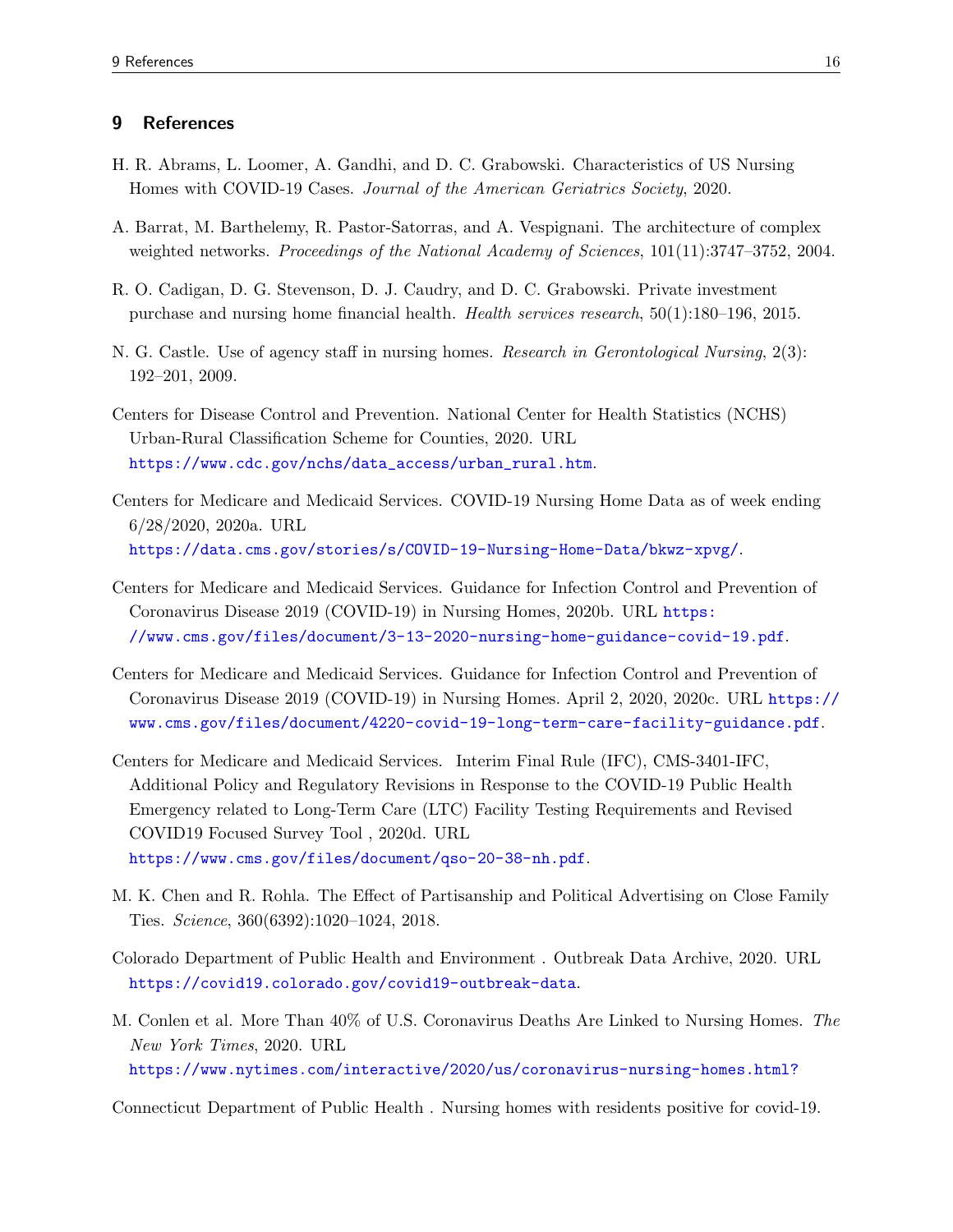- <span id="page-17-2"></span>H. D'Adamo, T. Yoshikawa, and J. G. Ouslander. Coronavirus Disease 2019 in Geriatrics and Long-term Care: The ABCDs of COVID-19: COVID-19 in Geriatrics and Long-Term Care. J Am Geriatr Soc, 2020.
- <span id="page-17-9"></span>J. W. Dyal et al. COVID-19 Among Workers in Meat and Poultry Processing Facilities-19 States, April 2020. MMWR. Morbidity and Mortality Weekly Report, 69, 2020.
- <span id="page-17-5"></span>N. Ferguson, D. Laydon, G. Nedjati Gilani, N. Imai, K. Ainslie, M. Baguelin, S. Bhatia, A. Boonyasiri, Z. Cucunuba Perez, G. Cuomo-Dannenburg, et al. Report 9: Impact of non-pharmaceutical interventions (NPIs) to reduce COVID-19 mortality and healthcare demand, 2020.
- <span id="page-17-12"></span>Florida Department of Health. COVID-19 Report Archive, 2020. URL [http://ww11.doh.state.fl.us/comm/\\_partners/covid19\\_report\\_archive/](http://ww11.doh.state.fl.us/comm/_partners/covid19_report_archive/).
- <span id="page-17-1"></span>Girvan, Gregg and Roy, Avik. Foundation on Research on Equal Opportunity: Long Term Care Facilities Reported COVID-19 Deaths by State, 2020. URL [https://docs.google.com/](https://docs.google.com/spreadsheets/d/17JmyFzOd3ZEYCGpP0mK5lS_P10yPgCuYF8PYALKuTs8/edit#gid=0) [spreadsheets/d/17JmyFzOd3ZEYCGpP0mK5lS\\_P10yPgCuYF8PYALKuTs8/edit#gid=0](https://docs.google.com/spreadsheets/d/17JmyFzOd3ZEYCGpP0mK5lS_P10yPgCuYF8PYALKuTs8/edit#gid=0).
- <span id="page-17-6"></span>M. He, Y. Li, and F. Fang. Is there a Link between Nursing Home Reported Quality and COVID-19 Cases? Evidence from California Skilled Nursing Facilities. Journal of the American Medical Directors Association, 2020.
- <span id="page-17-0"></span>Kaiser Family Foundation. State data and policy actions to address coronavirus, 2020. URL [https://www.kff.org/health-costs/issue-brief/](https://www.kff.org/health-costs/issue-brief/state-data-and-policy-actions-to-address-coronavirus/) [state-data-and-policy-actions-to-address-coronavirus/](https://www.kff.org/health-costs/issue-brief/state-data-and-policy-actions-to-address-coronavirus/).
- <span id="page-17-10"></span>S. A. Kinner, J. T. Young, K. Snow, L. Southalan, D. Lopez-Acuña, C. Ferreira-Borges, and E. O'Moore. Prisons and custodial settings are part of a comprehensive response to COVID-19. ´ The Lancet Public Health, 5(4):e188–e189, 2020.
- <span id="page-17-4"></span>R. T. Konetzka. Senate Testimony before the Senate Special Committee on Aging, 2020. URL [https://www.aging.senate.gov/imo/media/doc/SCA\\_Konetzka\\_05\\_21\\_20.pdf](https://www.aging.senate.gov/imo/media/doc/SCA_Konetzka_05_21_20.pdf).
- <span id="page-17-8"></span>S. N. Ladhani, J. Y. Chow, R. Janarthanan, and et. al. Increased risk of SARS-CoV-2 infection in staff working across different care homes; enhanced CoVID-19 outbreak investigations in London care Homes. Journal of Infection, 2020.
- <span id="page-17-7"></span>Y. Li, H. Temkin-Greener, S. Gao, and X. Cai. Covid-19 infections and deaths among connecticut nursing home residents: facility correlates. Journal of the American Geriatrics Society, 2020.
- <span id="page-17-11"></span>S. F. Lu and L. X. Lu. Do mandatory overtime laws improve quality? Staffing decisions and operational flexibility of nursing homes. Management Science, 63(11):3566–3585, 2017.
- <span id="page-17-3"></span>T. M. McMichael. COVID-19 in a long-term care facility — King County, Washington, February 27–March 9, 2020. MMWR. Morbidity and Mortality Weekly Report, 69, 2020.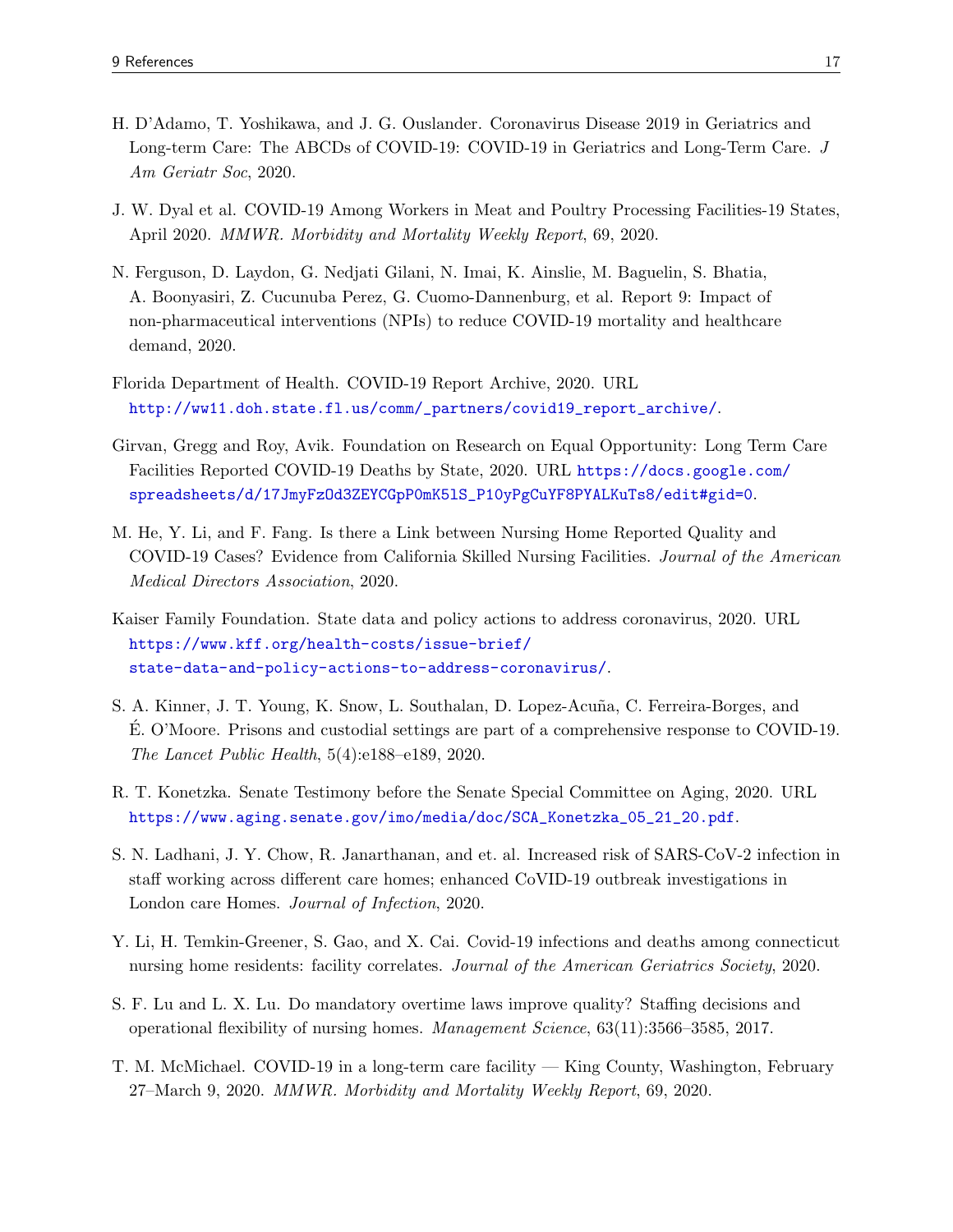- <span id="page-18-0"></span>T. M. McMichael, D. W. Currie, S. Clark, S. Pogosjans, M. Kay, N. G. Schwartz, J. Lewis, A. Baer, V. Kawakami, M. D. Lukoff, et al. Epidemiology of Covid-19 in a long-term care facility in King County, Washington. New England Journal of Medicine, 382(21):2005–2011, 2020.
- <span id="page-18-7"></span>New York State Department of Health. Factors Associated with Nursing Home Infections and Fatalities in New York State During the COVID-19 Global Health Crisis, 2020. URL [https://health.ny.gov/press/releases/2020/docs/nh\\_factors\\_report.pdf](https://health.ny.gov/press/releases/2020/docs/nh_factors_report.pdf).
- <span id="page-18-2"></span>K. Pillemer, L. Subramanian, and N. Hupert. The Importance of Long-term Care Populations in Models of COVID-19. JAMA, 324(1):25–26, 2020.
- <span id="page-18-11"></span>D. Rodricks. How A West Baltimore Nursing Home has Zero COVID Infections. Baltimore Sun, 2020. URL [https://www.baltimoresun.com/opinion/columnists/dan-rodricks/](https://www.baltimoresun.com/opinion/columnists/dan-rodricks/bs-md-rodricks-0619-20200618-re2obahhbzbddojazrkf65gdoq-story.html) [bs-md-rodricks-0619-20200618-re2obahhbzbddojazrkf65gdoq-story.html](https://www.baltimoresun.com/opinion/columnists/dan-rodricks/bs-md-rodricks-0619-20200618-re2obahhbzbddojazrkf65gdoq-story.html).
- <span id="page-18-3"></span>P. Rowan, R. Lester, M. Levere, J. Libersky, D. Lipson, J. Robison, et al. A study of the covid-19 outbreak and response in connecticut long-term care facilities. Technical report, Mathematica Policy Research, 2020.
- <span id="page-18-8"></span>V. W. Slaugh, A. A. Scheller-Wolf, and S. R. Tayur. Consistent staffing for long-term care through on-call pools. Production and Operations Management, 27(12):2144–2161, 2018.
- <span id="page-18-6"></span>L. L. Stanley. Influenza at San Quentin Prison, California. Public Health Reports (1896-1970), 34 (19):996–1008, 1919. ISSN 00946214. URL <http://www.jstor.org/stable/4575142>.
- <span id="page-18-10"></span>C. Sudo. How Three Senior Living Communities Bubbled Communities by Having Staff Live on Site. Senior Housing News, 2020. URL [https://seniorhousingnews.com/2020/05/11/](https://seniorhousingnews.com/2020/05/11/how-3-senior-living-providers-bubbled-communities-by-having-staff-live-on-site/) [how-3-senior-living-providers-bubbled-communities-by-having-staff-live-on-site/](https://seniorhousingnews.com/2020/05/11/how-3-senior-living-providers-bubbled-communities-by-having-staff-live-on-site/).
- <span id="page-18-4"></span>F. A. Tobolowsky, E. Gonzales, J. L. Self, C. Y. Rao, R. Keating, G. E. Marx, T. M. McMichael, M. D. Lukoff, J. S. Duchin, K. Huster, et al. Covid-19 outbreak among three affiliated homeless service sites-king county, washington, 2020. Morbidity and Mortality Weekly Report, 69(17):523, 2020.
- <span id="page-18-9"></span>C. H. Van Houtven, N. DePasquale, and N. B. Coe. Essential long-term care workers commonly hold second jobs and double- or triple-duty caregiving roles. Journal of the American Geriatrics Society, 2020. doi: 10.1111/jgs.16509.
- <span id="page-18-1"></span>E. M. White, C. M. Kosar, R. A. Feifer, C. Blackman, S. Gravenstein, J. Ouslander, and V. Mor. Variation in SARS-CoV-2 Prevalence in US Skilled Nursing Facilities. Journal of the American Geriatrics Society, 2020.
- <span id="page-18-5"></span>T. Williams and R. Griesbach. San Quentin Prison Was Free of the Virus. One Decision Fueled an Outbreak. The New York Times, 2020. URL <https://www.nytimes.com/2020/06/30/us/san-quentin-prison-coronavirus.html>.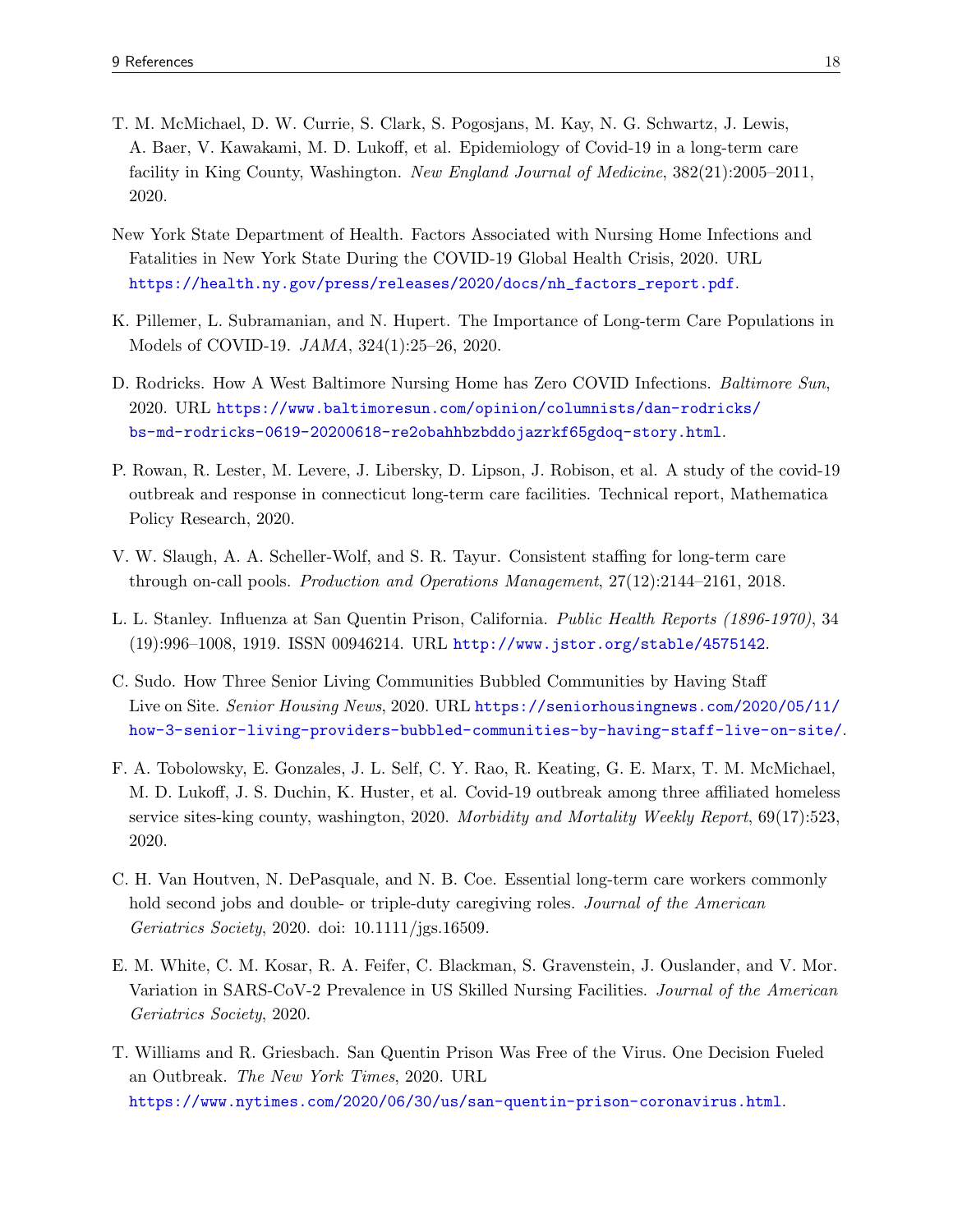#### 10 Supplementary Materials

In this Supplement, we provide tables with network summary statistics by state, as well as full results from our main regression specification and three robustness checks. In Table [S1,](#page-20-0) we report mean values and standard deviations of our four network measures, for all 48 contiguous U.S. and the District of Columbia.

Next, we show all coefficient estimates for our main analysis in Table [S2.](#page-21-0) Table [S3](#page-22-0) show results for our main network measures, *Degree* and *Strength*, by individual state, for the 22 states with detailed COVID-19 case counts prior to the mandated reporting by CMS in late-May.

In Table [S4,](#page-24-0) we repeat our main analysis replacing the inverse hyperbolic sine of the number of cases in the nursing home with a binary variable that equals 1 if the nursing home has reported COVID cases among its residents. Here, for example, the results in column (1) suggest that, when 10 additional nursing home connections are added, the probability that a home has cases increases by 6.6 percentage points. In the overall data, 42 percent of homes have cases. The network measures are all statistically significant in this alternative specification. In Table [S5](#page-25-0) we repeat our main analysis replacing the state fixed effects with county fixed effects . This allows a smaller number of units within which variation can be measured. The urban variable, which is measured at the county-level, is omitted. Results are qualitatively similar to our state fixed effects data though, as expected, significance levels diminish somewhat.

As a final robustness check, we repeat our main analysis in Table [S6](#page-26-0) using data from CMS rather than data from the individual states. This allows us to examine the 48 continental United States plus the District of Columbia, but these data are subject to the reporting limitation that homes were not required to add cases prior to May into their cumulative case totals. The CMS data reports cases in 48 percent of nursing homes by week-ending May 31, 2020 but reports overall fewer cases than the individual state data. This is expected since the CMS data did not require homes to report cases in the cumulative total that had resolved before May 2020. In this robustness specification, point estimates for the network variables are slightly smaller than in our base specifications but qualitatively extremely similar.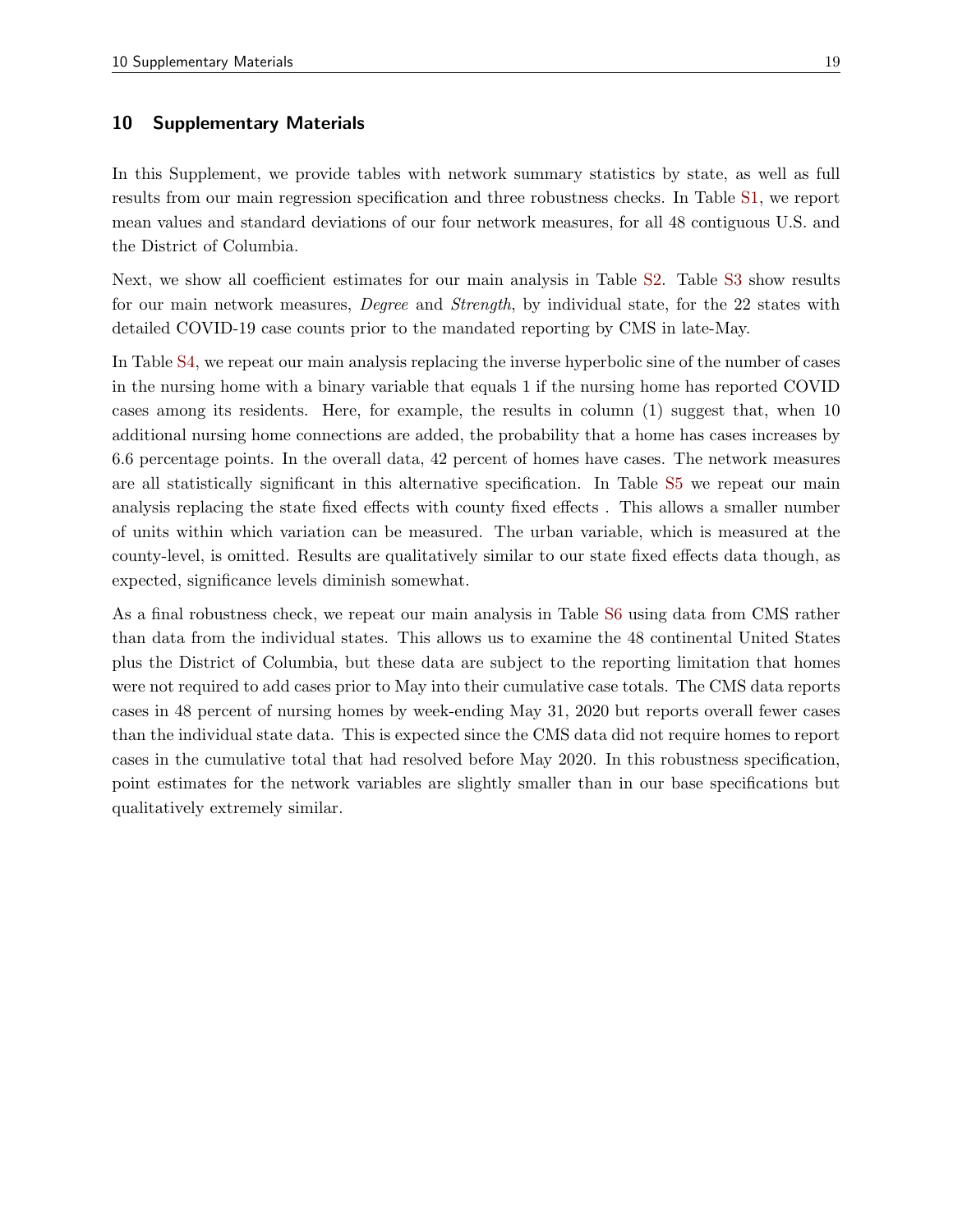|                          | Cases per<br>Nursing Home |              | Degree      |                 | Strength   |             | Wt. Avg. Nbor<br>Degree |                 | Eigenvector<br>Centrality |              |
|--------------------------|---------------------------|--------------|-------------|-----------------|------------|-------------|-------------------------|-----------------|---------------------------|--------------|
| State                    | Mean                      | SD           | Mean        | <b>SD</b>       | Mean       | ${\rm SD}$  | Mean                    | SD              | Mean                      | SD           |
| AL                       | 10.0                      | 19.9         | 5.8         | 4.8             | 8.3        | 8.5         | 7.9                     | 4.1             | 0.15                      | 0.21         |
| AR                       | $4.5\,$                   | 16.1         | 3.4         | 3.2             | $4.5\,$    | $5.0\,$     | 4.6                     | 3.3             | 0.09                      | 0.18         |
| AZ                       | 6.1                       | 14.2         | 4.9         | $5.0\,$         | 6.4        | 7.6         | 7.1                     | $5.2\,$         | 0.14                      | $\rm 0.21$   |
| CA                       | 11.0                      | 26.3         | 6.0         | $8.2\,$         | 7.3        | 13.0        | $\ \, 9.5$              | $8.5\,$         | 0.04                      | 0.13         |
| CO                       | 8.0                       | 16.9         | 3.8         | 4.4             | 4.5        | 5.2         | $5.5\,$                 | 4.7             | 0.11                      | 0.18         |
| CT                       | 36.5                      | 54.6         | 6.6         | 6.7             | $7.3\,$    | 7.6         | 9.6                     | $6.0\,$         | 0.13                      | $\rm 0.21$   |
| DC                       | 26.8                      | 39.7         | 6.3         | 2.4             | 9.6        | 4.7         | 7.4                     | 0.9             | 0.65                      | 0.23         |
| DE                       | 23.8                      | 37.8         | 3.0         | $2.5\,$         | 3.5        | 3.4         | 4.4                     | 2.6             | 0.27                      | 0.26         |
| FL                       | 5.6                       | 15.4         | 11.4        | $\!\!\!\!\!8.9$ | 14.4       | 12.1        | 15.4                    | 6.7             | 0.09                      | 0.15         |
| GA                       | 17.9                      | 42.5         | 8.6         | 8.6             | 12.4       | 17.7        | 11.7                    | 8.0             | 0.10                      | 0.18         |
| IA                       | 4.1                       | 11.2         | 3.7         | 3.6             | 4.6        | $5.2\,$     | $5.4\,$                 | 3.8             | 0.10                      | 0.19         |
| $\mathbf{ID}$            | 4.6                       | 30.7         | 1.5         | 1.7             | 2.0        | 2.3         | 2.0                     | 1.9             | 0.15                      | 0.26         |
| ${\rm IL}$               | 15.8                      | 32.5         | 9.3         | 11.6            | 10.6       | 13.6        | 13.9                    | 11.6            | 0.07                      | 0.18         |
| IN                       | 6.8                       | 20.5         | 7.4         | $8.2\,$         | 9.2        | 11.5        | 11.4                    | 8.0             | 0.08                      | 0.15         |
| KS                       | 1.8                       | 7.1          | 5.3         | $5.9\,$         | 6.6        | $7.9\,$     | 7.8                     | 5.9             | 0.08                      | 0.19         |
| KY                       | 5.2                       | 17.2         | 5.1         | $5.3\,$         | 7.2        | 11.6        | 7.4                     | 5.4             | 0.13                      | 0.20<br>0.23 |
| LA                       | 13.8                      | 24.1         | 5.7         | $5.6\,$         | 7.3<br>7.2 | 7.4         | 7.8                     | 5.1             | 0.10                      |              |
| MA<br>MD                 | 33.4<br>20.3              | 48.2<br>36.2 | 6.5<br>12.9 | 6.4<br>13.6     | 15.3       | 7.4<br>17.5 | 9.8<br>$19.3\,$         | $5.9\,$<br>11.4 | 0.10<br>0.19              | 0.18<br>0.28 |
| MЕ                       | 3.7                       | 12.1         | 1.3         | 1.7             | 1.6        | $2.3\,$     | 1.6                     | 1.9             | 0.09                      | 0.24         |
| $\rm MI$                 | 11.9                      | 24.5         | 4.5         | 4.7             | 5.4        | $6.0\,$     | 6.2                     | 4.7             | 0.05                      | 0.17         |
| MN                       | 6.6                       | 16.5         | $3.6\,$     | $4.2\,$         | 4.2        | $5.1\,$     | 5.6                     | $5.2\,$         | 0.09                      | 0.18         |
| M <sub>O</sub>           | 4.7                       | 16.8         | 6.0         | 7.0             | 7.7        | 10.5        | 9.0                     | 7.0             | 0.07                      | 0.16         |
| MS                       | 7.9                       | 19.6         | 4.1         | 4.2             | 5.5        | 6.5         | 6.2                     | 4.3             | 0.10                      | 0.24         |
| MТ                       | 1.1                       | 4.5          | $1.5\,$     | $2.0\,$         | 1.9        | 2.7         | 1.9                     | $2.2\,$         | 0.13                      | 0.24         |
| NC                       | 7.0                       | 20.4         | 6.8         | 6.7             | 8.6        | 11.0        | 9.7                     | $5.9\,$         | 0.08                      | 0.18         |
| ${\rm ND}$               | 3.3                       | 8.2          | 1.9         | 3.1             | 3.6        | 7.1         | 6.7                     | $8.1\,$         | 0.11                      | 0.15         |
| NE                       | 4.1                       | 13.2         | 2.4         | 2.5             | 2.7        | 3.0         | 3.4                     | 2.7             | 0.10                      | 0.17         |
| NΗ                       | 17.4                      | 46.7         | $2.8\,$     | 3.2             | 3.1        | 3.9         | 4.1                     | $3.6\,$         | 0.15                      | 0.31         |
| ${\rm NJ}$               | 33.9                      | 49.8         | 10.4        | 8.2             | 12.6       | 11.0        | 15.0                    | 6.0             | 0.23                      | 0.20         |
| <b>NM</b>                | 3.2                       | 11.7         | 3.8         | 4.1             | 5.4        | 7.8         | 5.0                     | 4.3             | 0.17                      | 0.23         |
| NV                       | 17.7                      | 34.9         | $3.3\,$     | 3.1             | 4.0        | 4.4         | 4.2                     | 3.1             | 0.29                      | 0.35         |
| NY                       | 24.3                      | 46.3         | 7.8         | 9.4             | 10.6       | 14.7        | 12.6                    | 9.6             | 0.07                      | 0.20         |
| OН                       | 5.6                       | 15.9         | $8.8\,$     | 8.0             | 10.9       | 11.3        | 13.3                    | 7.6             | 0.05                      | 0.10         |
| ОK                       | 2.2                       | 8.2          | 5.6         | $6.5\,$         | 6.9        | 8.6         | 7.8                     | 6.4             | 0.09                      | 0.19         |
| <b>OR</b>                | 2.8                       | 7.2          | 3.0         | 3.4             | 3.4        | 3.9         | 4.2                     | 3.6             | 0.10                      | 0.21         |
| PA                       | 19.1                      | 39.2         | $7.2\,$     | $7.9\,$         | 9.8        | 15.6        | 10.6                    | 7.8             | 0.07                      | 0.16         |
| $\rm RI$                 | $22.5\,$                  | 38.8         | 4.6         | 3.8             | 5.0        | 4.4         | 6.7                     | $3.5\,$         | $0.23\,$                  | 0.23         |
| SC                       | 9.7                       | 23.7         | 5.1         | 4.4             | 7.1        | $6.8\,$     | 6.7                     | 4.0             | 0.10                      | 0.20         |
| ${\rm SD}$               | $2.1\,$                   | $6.2\,$      | 1.0         | $1.2\,$         | $1.2\,$    | 1.8         | 1.4                     | 1.6             | 0.05                      | 0.18         |
| TN                       | $2.9\,$                   | 8.4          | $5.7\,$     | $4.9\,$         | $7.9\,$    | 8.1         | 8.6                     | 4.7             | 0.11                      | 0.17         |
| TX                       | 3.8                       | 18.8         | 9.2         | 10.4            | 13.4       | 50.2        | 14.3                    | 10.6            | 0.04                      | 0.12         |
| UT                       | 4.4                       | 25.8         | $2.8\,$     | $\!3.3$         | $3.8\,$    | $5.0\,$     | $4.2\,$                 | $3.6\,$         | 0.13                      | $0.22\,$     |
| VA                       | 9.3                       | 23.4         | 6.8         | $7.4\,$         | 8.3        | $9.3\,$     | $9.8\,$                 | 6.8             | 0.11                      | $0.22\,$     |
| ${\rm VT}$               | $\ \, 9.2$                | 19.9         | $0.5\,$     | $1.1\,$         | 0.6        | 1.3         | 0.6                     | $1.2\,$         | 0.12                      | 0.31         |
| <b>WA</b>                | $6.3\,$                   | 18.6         | $4.3\,$     | $5.8\,$         | 4.7        | 6.4         | $6.0\,$                 | 6.0             | 0.11                      | 0.27         |
| WI                       | $4.0\,$                   | $10.9\,$     | $\!3.2\!$   | 4.4             | 4.1        | $6.8\,$     | 4.8                     | $5.1\,$         | 0.06                      | 0.19         |
| <b>WV</b>                | $\!3.3$                   | 10.8         | 3.6         | 3.7             | $5.3\,$    | $8.0\,$     | $5.8\,$                 | 4.5             | 0.14                      | $0.24\,$     |
| $\ensuremath{\text{WY}}$ | 1.1                       | 3.1          | 0.5         | 0.9             | 0.8        | 1.8         | $0.5\,$                 | 1.0             | 0.11                      | 0.29         |

<span id="page-20-0"></span>Tab. S1: State-level network summary statistics, mean and standard deviation

COVID-19 cases include confirmed and suspected cases among residents reported to CMS as of May 31, 2020. Degree is the number of nursing homes that a particular home is connected to through a smartphone observed in both facilities. Strength is the total number of smartphones observed in a nursing home and other connected homes. Weighted average neighbor degree is the average number of connections a nursing home's neighbor has, weighted by the pair strength. *Eigenvector centrality* measures the extent to which a nursing home's neighbors are highly connected, and is calculated within each state and ranges from 0 to 1.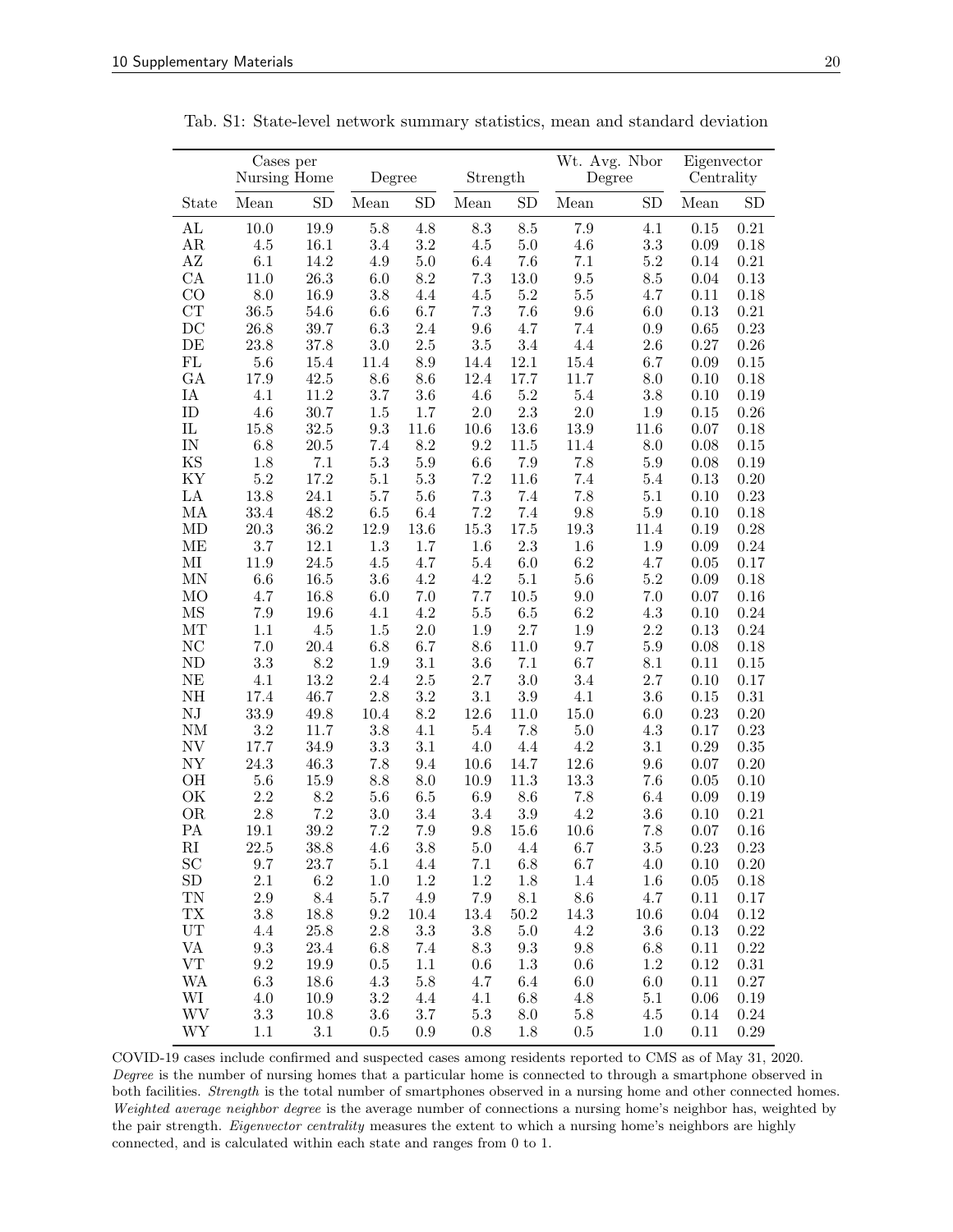<span id="page-21-0"></span>

|                                           |                          |                          | Dependent variable: $sinh^{-1}(Cases)$ |                          |                       |
|-------------------------------------------|--------------------------|--------------------------|----------------------------------------|--------------------------|-----------------------|
|                                           | (1)                      | (2)                      | (3)                                    | $\left(4\right)$         | (5)                   |
| Beds                                      | $0.00957***$             | $0.0103***$              | $0.00981***$                           | $0.00936***$             | $0.0103***$           |
|                                           | (0.000744)               | (0.000744)               | (0.000737)                             | (0.000740)               | (0.000744)            |
| $Beds^2$                                  | $-0.00000554**$          | $-0.00000635**$          | $-0.00000533**$                        | $-0.00000501**$          | $-0.00000621**$       |
|                                           | (0.00000171)             | (0.00000172)             | (0.00000170)                           | (0.00000170)             | (0.00000172)          |
| High proportion                           | 0.0891                   | $0.0925+$                | 0.0783                                 | 0.0797                   | 0.0936                |
| on Medicaid                               | (0.0456)                 | (0.0459)                 | (0.0428)                               | (0.0453)                 | (0.0459)              |
| High proportion                           | $0.526***$               | $0.547***$               | $0.491***$                             | $0.489***$               | $0.563***$            |
| of Black residents                        | (0.0588)                 | (0.0591)                 | (0.0587)                               | (0.0586)                 | (0.0591)              |
| CMS rating 1                              | $-0.0656$                | $-0.0615$                | $-0.0685$                              | $-0.0689$                | $-0.0650$             |
|                                           | (0.0701)                 | (0.0706)                 | (0.0698)                               | (0.0697)                 | (0.0706)              |
| CMS rating 2                              | $-0.0032$                | 0.00262                  | $-0.00924$                             | $-0.0101$                | $-0.00423$            |
|                                           | (0.0633)                 | (0.0637)                 | (0.0630)                               | (0.0629)                 | (0.0637)              |
| $CMS \ rating \ 3$                        | 0.0593                   | 0.0681                   | 0.0592                                 | 0.0558                   | 0.0609                |
|                                           | (0.0634)                 | (0.0638)                 | (0.0631)                               | (0.0630)                 | (0.0638)              |
| $CMS \; rating \; 4$                      | $-0.0204$                | $-0.0141$                | $-0.0193$                              | $-0.0216$                | $-0.0215$             |
|                                           | (0.0585)                 | (0.0589)                 | (0.0583)                               | (0.0582)                 | (0.0589)              |
| Infect Violations                         | $-0.0750$                | $-0.0691$                | $-0.0677$                              | $-0.0725$                | $-0.0783$             |
|                                           | (0.0505)                 | (0.0508)                 | (0.0503)                               | (0.0502)                 | (0.0508)              |
| Urban indicator                           | $0.734***$               | $0.782***$               | $0.662***$                             | $0.656***$               | $0.770***$            |
|                                           | (0.0563)                 | (0.0564)                 | (0.0568)                               | (0.0566)                 | (0.0566)              |
| For profit indicator                      | $0.224***$               | $0.249***$               | $0.207***$                             | $0.200***$               | $0.234***$            |
|                                           | (0.0495)                 | (0.0497)                 | (0.0493)                               | (0.0492)                 | (0.0498)              |
| Node degree                               | $0.0343***$<br>(0.00255) |                          |                                        | $0.0242***$<br>(0.00508) |                       |
| Node strength                             |                          | $0.0163***$<br>(0.00166) |                                        | $-0.00610+$<br>(0.00297) |                       |
| Weighted average<br>neighbor degree       |                          |                          | $0.0409***$<br>(0.00267)               | $0.0299***$<br>(0.00344) |                       |
| Eigenvector centrality<br>$\it{in~state}$ |                          |                          |                                        |                          | $1.044***$<br>(0.109) |
| Fixed effects                             | State                    | State                    | State                                  | State                    | State                 |
| Observations                              | 6,337                    | 6,337                    | 6,337                                  | 6,337                    | 6,337                 |
| $F\text{-stat}$                           | 123.4                    | 114.9                    | 128.7                                  | 112.9                    | 114.5                 |
| $\mathbb{R}^2$                            | 0.408                    | 0.400                    | $0.412\,$                              | 0.415                    | $0.399\,$             |
| Within $R^2$                              | 0.189                    | 0.178                    | $0.195\,$                              | 0.199                    | 0.177                 |

|  |  |  |  |  |  |  |  |  | Tab. S2: Detailed covariates of COVID case count specifications |
|--|--|--|--|--|--|--|--|--|-----------------------------------------------------------------|
|--|--|--|--|--|--|--|--|--|-----------------------------------------------------------------|

Standard errors in parentheses. Significance levels:  $+p < 0.05$ ,  $*p < 0.01$ ,  $** p < 0.001$ ,  $** p < 0.0001$ . Dependent variable is the inverse hyperbolic sine of COVID cases in a nursing home.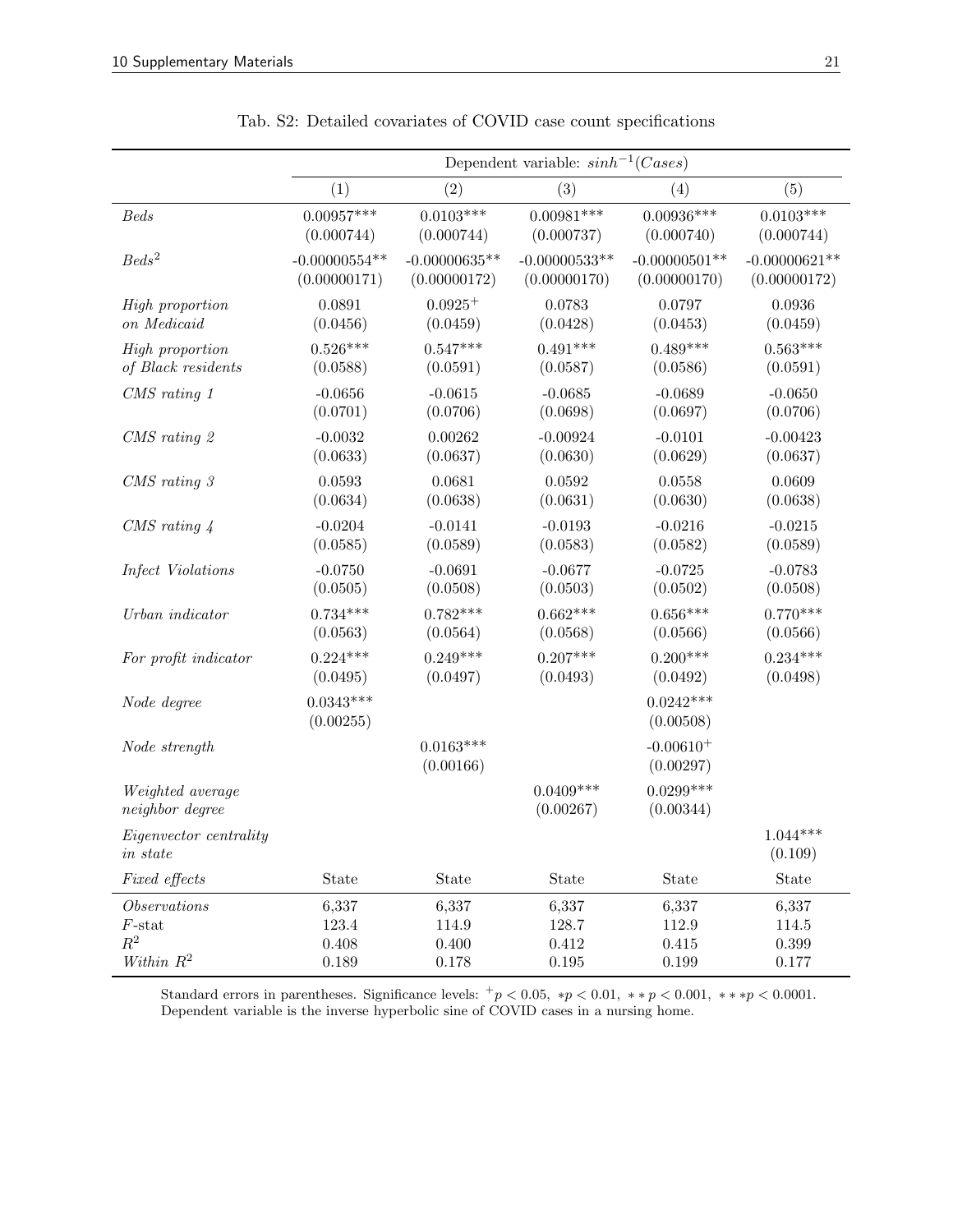<span id="page-22-0"></span>

| l                                                                                                                                                                                                                                 |
|-----------------------------------------------------------------------------------------------------------------------------------------------------------------------------------------------------------------------------------|
| 1990 – Carlo Estato Carlo En Contro Contro de Santas Carlo Carlo Carlo Carlo Carlo Carlo Carlo Carlo Carlo Carlo Carlo Carlo Carlo Carlo Carlo Carlo Carlo Carlo Carlo Carlo Carlo Carlo Carlo Carlo Carlo Carlo Carlo Carlo<br>Ĩ |
|                                                                                                                                                                                                                                   |
| ;                                                                                                                                                                                                                                 |
| ハードリーン<br>١<br>i                                                                                                                                                                                                                  |
|                                                                                                                                                                                                                                   |
|                                                                                                                                                                                                                                   |
|                                                                                                                                                                                                                                   |
| $\sim$ $\sim$ $\sim$ $\sim$ $\sim$ $\sim$<br>くっ ししょくくく                                                                                                                                                                            |
|                                                                                                                                                                                                                                   |
| )<br> <br> <br> <br>$\frac{1}{2}$<br>$\ddot{\phantom{0}}$                                                                                                                                                                         |
| ;<br>;<br>;                                                                                                                                                                                                                       |
| ہے<br>E<br>$\frac{1}{3}$                                                                                                                                                                                                          |

|                                                                                                                                                                                                                                                                                                                                                                                                                                                                                                                                                                                                          |                          |                                                                                   |                            |                          |                        | Dependent variable: $sinh^{-1}(Case s)$ |                       |                                              |                                       |                          |
|----------------------------------------------------------------------------------------------------------------------------------------------------------------------------------------------------------------------------------------------------------------------------------------------------------------------------------------------------------------------------------------------------------------------------------------------------------------------------------------------------------------------------------------------------------------------------------------------------------|--------------------------|-----------------------------------------------------------------------------------|----------------------------|--------------------------|------------------------|-----------------------------------------|-----------------------|----------------------------------------------|---------------------------------------|--------------------------|
|                                                                                                                                                                                                                                                                                                                                                                                                                                                                                                                                                                                                          |                          | $\mathcal{L}$                                                                     |                            | <b>FD</b>                |                        | 8                                       |                       | $\overline{D}C$                              |                                       | H                        |
|                                                                                                                                                                                                                                                                                                                                                                                                                                                                                                                                                                                                          | $\widehat{\Xi}$          | $\widehat{\mathcal{L}}$                                                           | $\left(1\right)$           | $\odot$                  | $\left(1\right)$       | $\widehat{\Omega}$                      | $\overline{1}$        | $\odot$                                      | $\left(1\right)$                      | $\odot$                  |
| Node degree                                                                                                                                                                                                                                                                                                                                                                                                                                                                                                                                                                                              | $0.0262***$<br>(0.00620) |                                                                                   | (0.0193)<br>$0.0409^{+}$   |                          | (0.0320)<br>0.0188     |                                         | 0.0872<br>(0.227)     |                                              | (0.00545)<br>0.0123                   |                          |
| Node strength                                                                                                                                                                                                                                                                                                                                                                                                                                                                                                                                                                                            |                          | $0.0141***$                                                                       |                            | $0.0362 +$<br>(0.0172)   |                        | (0.0263)<br>0.0207                      |                       | 0.0190                                       |                                       | (0.00402)<br>0.00573     |
| Observations                                                                                                                                                                                                                                                                                                                                                                                                                                                                                                                                                                                             | 1034                     |                                                                                   | 199                        | 199                      | $178\,$                | 178                                     | $\overline{17}$       | $\begin{array}{c} (0.122) \\ 17 \end{array}$ | 575                                   | 575                      |
| $F\operatorname{\!-stat}\nolimits$<br>$\ensuremath{R^2}$                                                                                                                                                                                                                                                                                                                                                                                                                                                                                                                                                 | 12.66<br>0.130           | $\begin{array}{c} (0.00381) \\ 1034 \\ 12.27 \end{array}$<br>26<br>$\overline{C}$ | 6.905<br>0.308             | 6.898<br>0.308           | 3.489<br>0.202         | 3.518<br>0.204                          | 1.898<br>0.760        | 1.847<br>0.755                               | 0.076<br>3.83                         | 0.0707<br>3.561          |
|                                                                                                                                                                                                                                                                                                                                                                                                                                                                                                                                                                                                          |                          |                                                                                   |                            |                          |                        |                                         |                       |                                              |                                       |                          |
|                                                                                                                                                                                                                                                                                                                                                                                                                                                                                                                                                                                                          |                          |                                                                                   |                            |                          |                        | Dependent variable: $sinh^{-1}(Case s)$ |                       |                                              |                                       |                          |
|                                                                                                                                                                                                                                                                                                                                                                                                                                                                                                                                                                                                          | $G\Lambda$               |                                                                                   |                            | 日                        |                        | ΚX                                      |                       | LA                                           |                                       | MA                       |
|                                                                                                                                                                                                                                                                                                                                                                                                                                                                                                                                                                                                          | $\Xi$                    | $\widehat{\mathcal{L}}$                                                           | $\bigoplus$                | $\widehat{c}$            | $\bigoplus$            | $\odot$                                 | $\bigoplus$           | $\widehat{c}$                                | $\left(1\right)$                      | $\widehat{c}$            |
| Node degree                                                                                                                                                                                                                                                                                                                                                                                                                                                                                                                                                                                              | $0.0474***$<br>(0.0120)  |                                                                                   | $0.0269***$<br>(0.00592)   |                          | (0.0168)<br>0.031      |                                         | (0.0202)<br>0.0146    |                                              | $0.0480***$<br>(0.0113)               |                          |
| Node strength                                                                                                                                                                                                                                                                                                                                                                                                                                                                                                                                                                                            |                          | $\begin{array}{c} 0.0125^{+} \\ (0.00576) \end{array}$                            |                            | $0.0219***$<br>(0.00509) |                        | (0.00782)<br>0.00340                    |                       | 0.00950<br>(0.0155)                          |                                       | $0.0403***$<br>(0.00986) |
| $\label{eq:os-entropy} Observations% \begin{equation} \left\Vert \rho_{\alpha}\right\Vert _{1}=c_{\alpha\beta}\left( \rho_{\alpha\beta}\right) \left\Vert \rho_{\alpha}\right\Vert _{1}=\left\Vert \rho_{\alpha}\right\Vert _{1}. \end{equation}$                                                                                                                                                                                                                                                                                                                                                        | 338                      | 338                                                                               | 637                        | 637                      | 256                    | 256                                     | 202                   | 202                                          | 363                                   | 363                      |
| $F\operatorname{\!-stat}\nolimits$<br>$R^2$                                                                                                                                                                                                                                                                                                                                                                                                                                                                                                                                                              | 6.395<br>0.191           | $5.315$<br>0.164                                                                  | 49.02<br>0.485             | 48.69<br>0.484           | 2.647<br>0.116         | 2.349<br>0.104                          | 1.682<br>0.097        | 0.0958<br>1.668                              | 8.234<br>0.220                        | 0.218<br>8.114           |
|                                                                                                                                                                                                                                                                                                                                                                                                                                                                                                                                                                                                          |                          |                                                                                   |                            |                          |                        |                                         |                       |                                              |                                       |                          |
|                                                                                                                                                                                                                                                                                                                                                                                                                                                                                                                                                                                                          |                          |                                                                                   |                            |                          |                        | Dependent variable: $sinh^{-1}(Case s)$ |                       |                                              |                                       |                          |
|                                                                                                                                                                                                                                                                                                                                                                                                                                                                                                                                                                                                          |                          | $\overline{\text{MD}}$                                                            |                            | Ξ                        |                        | NS                                      |                       | $\sum_{i=1}^{n}$                             |                                       | $\Xi$                    |
|                                                                                                                                                                                                                                                                                                                                                                                                                                                                                                                                                                                                          | $\widehat{\Xi}$          | $\widehat{\mathcal{L}}$                                                           | $\left(\frac{1}{2}\right)$ | $\widehat{\Omega}$       | $\bigoplus$            | $\widehat{\Omega}$                      | $\bigoplus$           | $\widehat{c}$                                | $\left( \overline{\mathbf{1}}\right)$ | $\widehat{c}$            |
| Node degree                                                                                                                                                                                                                                                                                                                                                                                                                                                                                                                                                                                              | (0.00833)<br>$0.0195 +$  |                                                                                   | (0.0208)<br>0.0325         |                          | $-0.0539*$<br>(0.0204) |                                         | (0.0110)<br>0.0131    |                                              | (0.0438)<br>$-0.026$                  |                          |
| Node strength                                                                                                                                                                                                                                                                                                                                                                                                                                                                                                                                                                                            |                          | $\begin{array}{c} 0.0140^{+} \\ (0.00635) \end{array}$                            |                            | (0.0162)<br>0.0227       |                        | $-0.0296 +$<br>(0.0136)                 |                       | 0.000479<br>(0.00680)                        |                                       | $-0.00984$<br>(0.0196)   |
| $\label{thm:obs-approx} Observations% \begin{equation} \left\Vert \rho_{\alpha}\right\Vert _{1}=2\left\Vert \rho_{\alpha}\right\Vert _{1}=2\left\Vert \rho_{\alpha}\right\Vert _{1}=2\left\Vert \rho_{\alpha}\right\Vert _{1}=2\left\Vert \rho_{\alpha}\right\Vert _{1}=2\left\Vert \rho_{\alpha}\right\Vert _{1}=2\left\Vert \rho_{\alpha}\right\Vert _{1}=2\left\Vert \rho_{\alpha}\right\Vert _{1}=2\left\Vert \rho_{\alpha}\right\Vert _{1}=2\left\Vert \rho_{\alpha}\right\Vert _{1}=2\left\Vert \rho_{\alpha}\right\Vert _{1}=2\left\$<br>$F\operatorname{\!-stat}\nolimits$<br>$\ensuremath{R^2}$ | 0.350<br>6.16<br>150     | $\begin{array}{c} 6.082 \\ 0.348 \end{array}$<br>150                              | 0.293<br>12.2<br>367       | 12.15<br>0.292<br>367    | 1.454<br>0.120<br>141  | 1.253<br>0.105<br>141                   | 0.058<br>1.994<br>401 | 0.0547<br>1.871<br>$401$                     | 4.473<br>0.486<br>64                  | 4.455<br>0.485<br>64     |
|                                                                                                                                                                                                                                                                                                                                                                                                                                                                                                                                                                                                          |                          |                                                                                   |                            |                          |                        |                                         |                       |                                              |                                       |                          |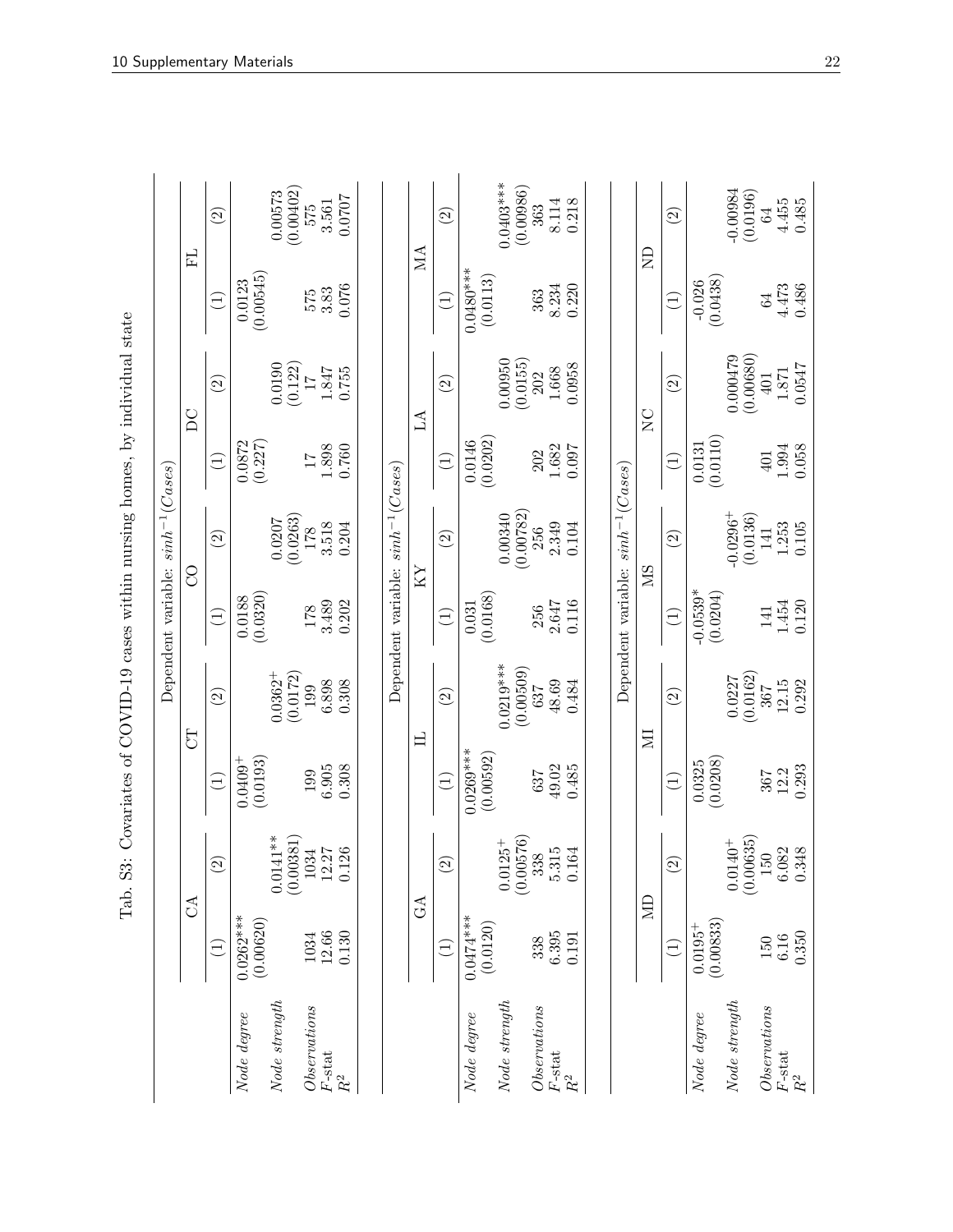| SC<br>(0.0227)<br>$0.0175\,$<br>0.054<br>$\begin{array}{c} 155 \\ 0.68 \end{array}$<br>$\widehat{\Xi}$<br>(0.0646)<br>$0.208*$<br>0.375<br>3.775<br>$\overline{14}$<br>$\widehat{c}$<br>RI<br>(0.0740)<br>$0.264***$<br>4.108<br>0.395<br>$\widehat{L}$<br>74<br>$0.0188***$<br>(0.00472)<br>0.279<br>$\begin{array}{c} 645 \\ 20.41 \end{array}$<br>$\widehat{\Omega}$<br>$P\Lambda$<br>$0.0778***$<br>(0.00971)<br>25.86<br>0.329<br>645<br>$\bigoplus$<br>(0.00752)<br>0.000707<br>$\left(0.0133\right)$ $103$<br>0.0119<br>10.76<br>0.270<br>1.273<br>332<br>Dependent variable: $sinh^{-1}(Cases)$<br>$\widehat{\Omega}$<br>$\widehat{\Omega}$<br>$\overline{N}$<br>$\overline{\mathsf{Z}}$<br>(0.0102)<br>(0.0281)<br>0.00629<br>$0.0105\,$<br>1.203<br>$10.8\,$<br>0.271<br>332<br>103<br>$\widehat{\Xi}$<br>$\widehat{\Xi}$<br>0.00349<br>(0.0506)<br>$0.180**$<br>(0.0310)<br>0.793<br>3.359<br>0.406<br>$\overline{40}$<br>66<br>$\widehat{\odot}$<br>$\widehat{\Omega}$<br>囯<br>$\sum$<br>z<br>0.00275<br>(0.0432)<br>(0.0605)<br>$0.200*$<br>3.152<br>0.792<br>0.391<br>$\overline{40}$<br>$\widehat{\Xi}$<br>66<br>$\widehat{\Xi}$<br>Node strength<br>Node strength<br>Observations<br>Observations<br>Node degree<br>Node degree<br>$F$ -stat<br>$F$ -stat<br>$\ensuremath{R^2}$ |       |       |       |       |       | Dependent variable: $sinh^{-1}(Cases)$ |  |                                                |
|-------------------------------------------------------------------------------------------------------------------------------------------------------------------------------------------------------------------------------------------------------------------------------------------------------------------------------------------------------------------------------------------------------------------------------------------------------------------------------------------------------------------------------------------------------------------------------------------------------------------------------------------------------------------------------------------------------------------------------------------------------------------------------------------------------------------------------------------------------------------------------------------------------------------------------------------------------------------------------------------------------------------------------------------------------------------------------------------------------------------------------------------------------------------------------------------------------------------------------------------------------------------------------------------------|-------|-------|-------|-------|-------|----------------------------------------|--|------------------------------------------------|
|                                                                                                                                                                                                                                                                                                                                                                                                                                                                                                                                                                                                                                                                                                                                                                                                                                                                                                                                                                                                                                                                                                                                                                                                                                                                                                 |       |       |       |       |       |                                        |  |                                                |
|                                                                                                                                                                                                                                                                                                                                                                                                                                                                                                                                                                                                                                                                                                                                                                                                                                                                                                                                                                                                                                                                                                                                                                                                                                                                                                 |       |       |       |       |       |                                        |  | $\widehat{\Omega}$                             |
|                                                                                                                                                                                                                                                                                                                                                                                                                                                                                                                                                                                                                                                                                                                                                                                                                                                                                                                                                                                                                                                                                                                                                                                                                                                                                                 |       |       |       |       |       |                                        |  |                                                |
|                                                                                                                                                                                                                                                                                                                                                                                                                                                                                                                                                                                                                                                                                                                                                                                                                                                                                                                                                                                                                                                                                                                                                                                                                                                                                                 |       |       |       |       |       |                                        |  | 0.00129                                        |
|                                                                                                                                                                                                                                                                                                                                                                                                                                                                                                                                                                                                                                                                                                                                                                                                                                                                                                                                                                                                                                                                                                                                                                                                                                                                                                 |       |       |       |       |       |                                        |  | $\begin{array}{c} (0.0143) \\ 155 \end{array}$ |
|                                                                                                                                                                                                                                                                                                                                                                                                                                                                                                                                                                                                                                                                                                                                                                                                                                                                                                                                                                                                                                                                                                                                                                                                                                                                                                 |       |       |       |       |       |                                        |  | 0.629                                          |
|                                                                                                                                                                                                                                                                                                                                                                                                                                                                                                                                                                                                                                                                                                                                                                                                                                                                                                                                                                                                                                                                                                                                                                                                                                                                                                 |       |       |       |       |       |                                        |  | 0.0505                                         |
|                                                                                                                                                                                                                                                                                                                                                                                                                                                                                                                                                                                                                                                                                                                                                                                                                                                                                                                                                                                                                                                                                                                                                                                                                                                                                                 |       |       |       |       |       |                                        |  |                                                |
|                                                                                                                                                                                                                                                                                                                                                                                                                                                                                                                                                                                                                                                                                                                                                                                                                                                                                                                                                                                                                                                                                                                                                                                                                                                                                                 |       |       |       |       |       |                                        |  |                                                |
|                                                                                                                                                                                                                                                                                                                                                                                                                                                                                                                                                                                                                                                                                                                                                                                                                                                                                                                                                                                                                                                                                                                                                                                                                                                                                                 |       |       |       |       |       |                                        |  |                                                |
|                                                                                                                                                                                                                                                                                                                                                                                                                                                                                                                                                                                                                                                                                                                                                                                                                                                                                                                                                                                                                                                                                                                                                                                                                                                                                                 |       |       |       |       |       |                                        |  |                                                |
|                                                                                                                                                                                                                                                                                                                                                                                                                                                                                                                                                                                                                                                                                                                                                                                                                                                                                                                                                                                                                                                                                                                                                                                                                                                                                                 |       |       |       |       |       |                                        |  |                                                |
|                                                                                                                                                                                                                                                                                                                                                                                                                                                                                                                                                                                                                                                                                                                                                                                                                                                                                                                                                                                                                                                                                                                                                                                                                                                                                                 |       |       |       |       |       |                                        |  |                                                |
|                                                                                                                                                                                                                                                                                                                                                                                                                                                                                                                                                                                                                                                                                                                                                                                                                                                                                                                                                                                                                                                                                                                                                                                                                                                                                                 |       |       |       |       |       |                                        |  |                                                |
|                                                                                                                                                                                                                                                                                                                                                                                                                                                                                                                                                                                                                                                                                                                                                                                                                                                                                                                                                                                                                                                                                                                                                                                                                                                                                                 |       |       |       |       |       |                                        |  |                                                |
|                                                                                                                                                                                                                                                                                                                                                                                                                                                                                                                                                                                                                                                                                                                                                                                                                                                                                                                                                                                                                                                                                                                                                                                                                                                                                                 |       |       |       |       |       |                                        |  |                                                |
|                                                                                                                                                                                                                                                                                                                                                                                                                                                                                                                                                                                                                                                                                                                                                                                                                                                                                                                                                                                                                                                                                                                                                                                                                                                                                                 | $R^2$ | 0.260 | 0.261 | 0.127 | 0.133 |                                        |  |                                                |

10 Supplementary Materials 23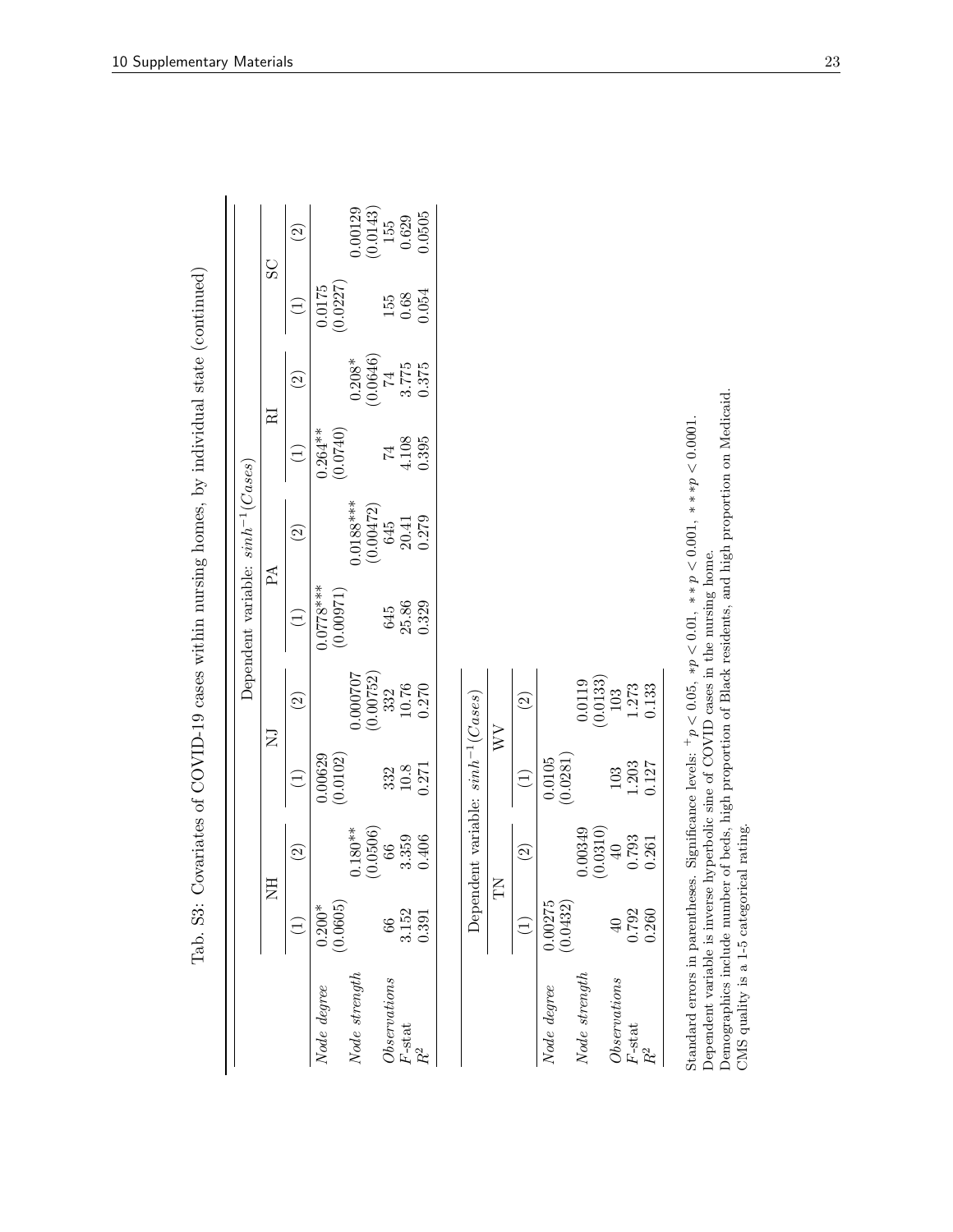<span id="page-24-0"></span>

|                                                   |                            | Dependent variable: Nursing home has $> 0$ cases |                            |                            |                         |
|---------------------------------------------------|----------------------------|--------------------------------------------------|----------------------------|----------------------------|-------------------------|
|                                                   | (1)                        | (2)                                              | (3)                        | (4)                        | (5)                     |
| Node degree                                       | $0.00703***$<br>(0.000679) |                                                  |                            | $0.00410*$<br>(0.0013)     |                         |
| Node strength                                     |                            | $0.00319***$<br>(0.000442)                       |                            | $-0.00167+$<br>(0.000790)  |                         |
| <i>Weighted average</i><br><i>neighbor</i> degree |                            |                                                  | $0.00981***$<br>(0.000710) | $0.00847***$<br>(0.000915) |                         |
| <i>Eigenvector centrality</i><br><i>in state</i>  |                            |                                                  |                            |                            | $0.180***$<br>(0.0289)  |
| <i>Fixed effects</i>                              | State                      | State                                            | State                      | State                      | State                   |
| Home demographics                                 | $\operatorname{Yes}$       | Yes                                              | Yes                        | Yes                        | Yes                     |
| CMS quality rating                                | $\operatorname{Yes}$       | Yes                                              | Yes                        | Yes                        | Yes                     |
| <i>Observations</i><br>$F$ -stat<br>$R^2$         | 6,337<br>76.02<br>0.326    | 6,337<br>70.87<br>0.3146                         | 6,337<br>83.88<br>0.335    | 6,337<br>72.64<br>0.336    | 6,337<br>69.60<br>0.319 |
| Within $R^2$                                      | 0.125                      | 0.117                                            | 0.136                      | 0.137                      | 0.115                   |

Tab. S4: Covariates of the existence of nursing home COVID-19 cases

Standard errors in parentheses. Significance levels:  $+p < 0.05$ ,  $*p < 0.01$ ,  $** p < 0.001$ ,  $** p < 0.0001$ . Dependent variable is a binary indicator that equals 1 if COVID cases are reported in a nursing home. Demographics include number of beds, high proportion of Black residents, and high proportion on Medicaid. CMS quality is a 1-5 categorical rating.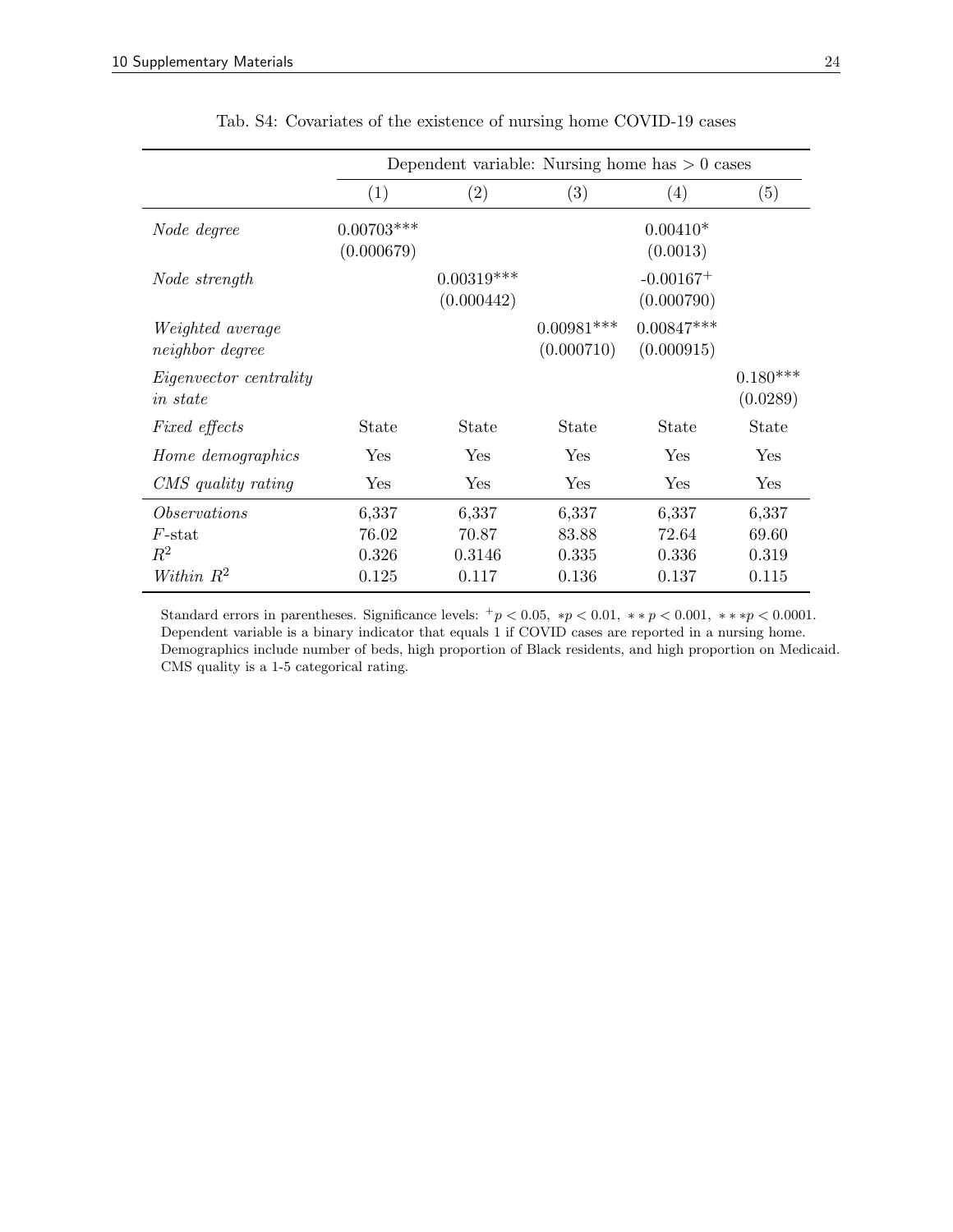<span id="page-25-0"></span>

|                                                           |                                  | Dependent variable: $sinh^{-1}(Case s)$ |                                  |                                  |                                  |
|-----------------------------------------------------------|----------------------------------|-----------------------------------------|----------------------------------|----------------------------------|----------------------------------|
|                                                           | (1)                              | (2)                                     | (3)                              | $\left(4\right)$                 | (5)                              |
| Node degree                                               | $0.0193***$<br>(0.00264)         |                                         |                                  | $0.0217***$<br>(0.005088)        |                                  |
| Node strength                                             |                                  | $0.00937***$<br>(0.00171)               |                                  | $-0.00304$<br>(0.003066)         |                                  |
| <i>Weighted average</i><br><i>neighbor</i> degree         |                                  |                                         | $0.0148***$<br>(0.00313)         | 0.00318<br>(0.00373)             |                                  |
| <i>Eigenvector centrality</i><br><i>in state</i>          |                                  |                                         |                                  |                                  | $0.684***$<br>(0.119)            |
| <i>Fixed effects</i>                                      | County                           | County                                  | County                           | County                           | County                           |
| Home demographics                                         | Yes                              | Yes                                     | Yes                              | Yes                              | ${\rm Yes}$                      |
| CMS quality rating                                        | Yes                              | Yes                                     | Yes                              | Yes                              | Yes                              |
| <i>Observations</i><br>$F$ -stat<br>$R^2$<br>Within $R^2$ | 5,967<br>61.78<br>0.569<br>0.113 | 5,967<br>59.40<br>0.567<br>0.109        | 5,967<br>58.63<br>0.566<br>0.108 | 5,967<br>52.41<br>0.569<br>0.113 | 5,967<br>59.73<br>0.567<br>0.110 |

Tab. S5: Covariates of nursing home COVID-19 cases with county fixed effects

Standard errors in parentheses. Significance levels:  $+p < 0.05$ ,  $*p < 0.01$ ,  $** p < 0.001$ ,  $** p < 0.0001$ . Dependent variable is inverse hyperbolic sine of COVID cases in the nursing home using individual state data. Demographics include number of beds, high proportion of Black residents, and high proportion on Medicaid. CMS quality is a 1-5 categorical rating.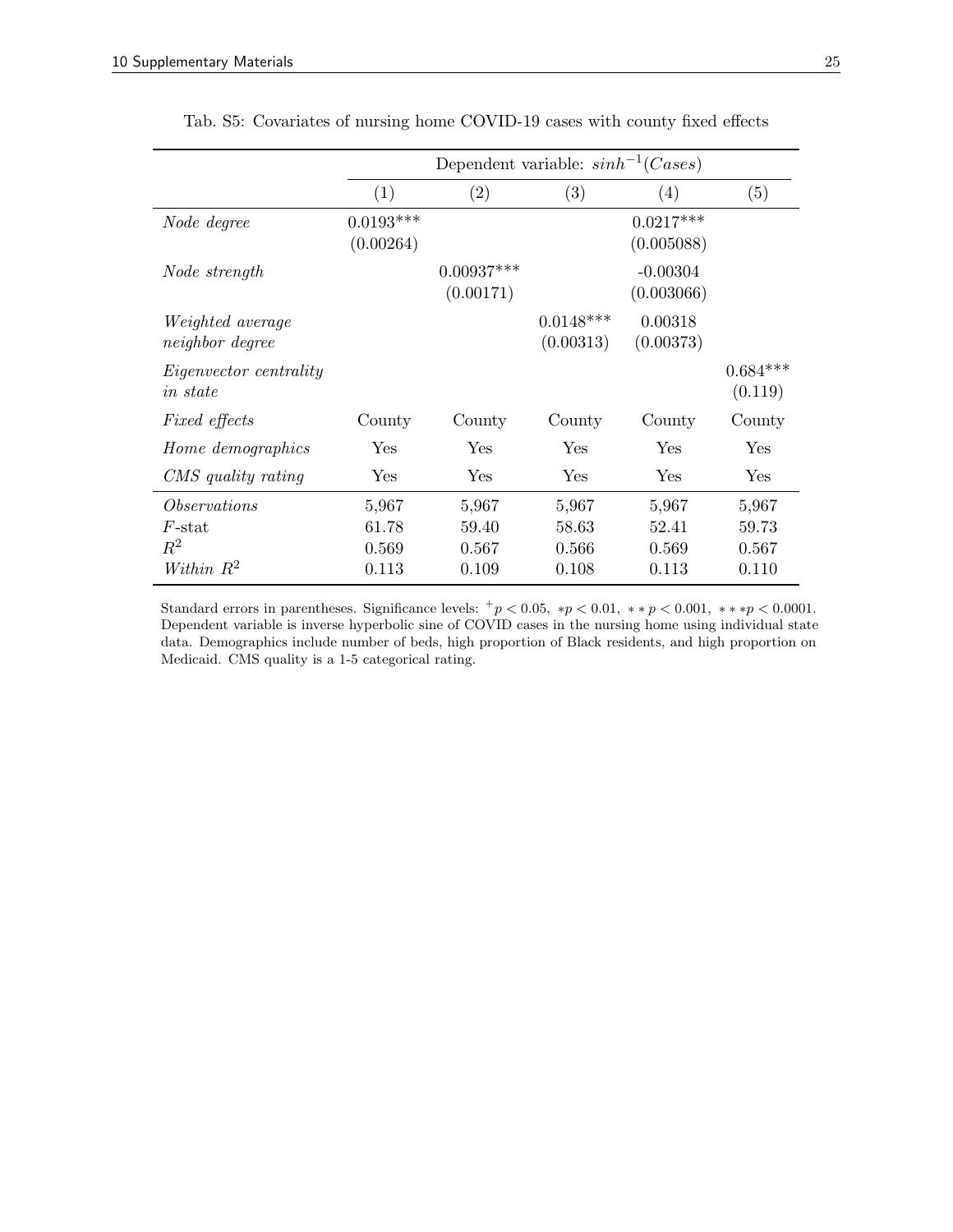<span id="page-26-0"></span>

|                                                                 | Dependent variable: $sinh^{-1}(Case s)$ |                                   |                                   |                                   |                                   |
|-----------------------------------------------------------------|-----------------------------------------|-----------------------------------|-----------------------------------|-----------------------------------|-----------------------------------|
|                                                                 | (1)                                     | (2)                               | $\left( 3\right)$                 | (4)                               | (5)                               |
| Node degree                                                     | $0.0207***$<br>(0.00187)                |                                   |                                   | $0.0164***$<br>(0.00300)          |                                   |
| Node strength                                                   |                                         | $0.00639***$<br>(0.000964)        |                                   | $-0.00219$<br>(0.00135)           |                                   |
| <i>Weighted average</i><br><i>neighbor</i> degree               |                                         |                                   | $0.0204***$<br>(0.00190)          | $0.0120***$<br>(0.00241)          |                                   |
| <i>Eigenvector centrality</i><br><i>in state</i>                |                                         |                                   |                                   |                                   | $0.623***$<br>(0.0759)            |
| <i>Fixed effects</i>                                            | State                                   | State                             | <b>State</b>                      | State                             | State                             |
| Home demographics                                               | Yes                                     | Yes                               | Yes                               | Yes                               | Yes                               |
| CMS quality rating                                              | Yes                                     | Yes                               | Yes                               | Yes                               | Yes                               |
| <i>Observations</i><br>$F\text{-stat}$<br>$R^2$<br>Within $R^2$ | 13,165<br>157.3<br>0.258<br>0.125       | 13,165<br>149.8<br>0.253<br>0.120 | 13,165<br>156.6<br>0.257<br>0.125 | 13,165<br>137.0<br>0.259<br>0.127 | 13,165<br>152.0<br>0.254<br>0.121 |

Tab. S6: Covariates of COVID-19 cases within nursing homes using CMS data

Standard errors in parentheses. Significance levels:  $+p < 0.05$ ,  $*p < 0.01$ ,  $** p < 0.001$ ,  $** p < 0.0001$ . Dependent variable is inverse hyperbolic sine of COVID cases in the nursing home using CMS data. Demographics include number of beds, high proportion of Black residents, and high proportion on Medicaid. CMS quality is a 1-5 categorical rating.